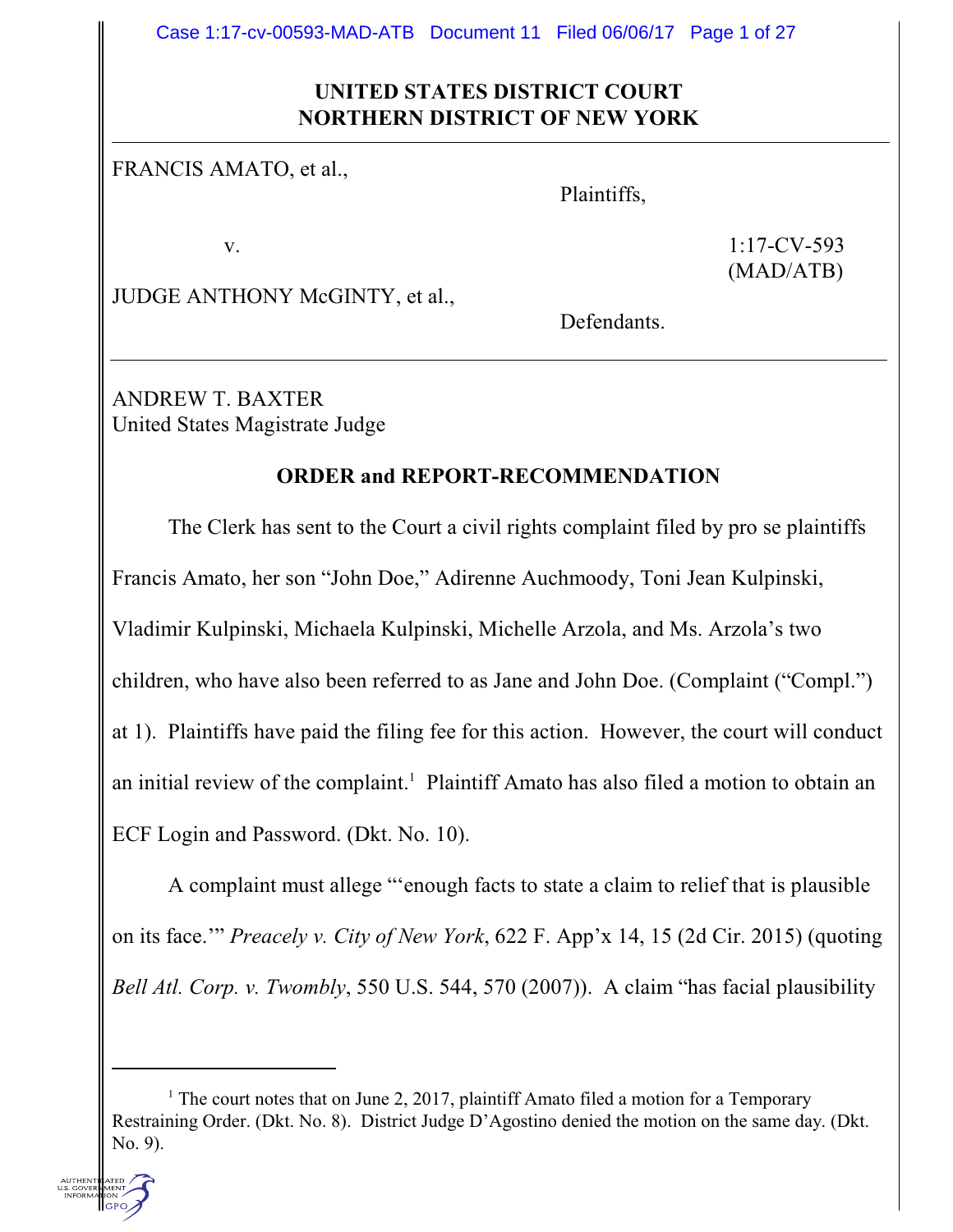when the plaintiff pleads factual content that allows the court to draw the reasonable inference that the defendant is liable for the misconduct alleged.'" *Id.* (quoting *Ashcroft v. Iqbal*, 556 U.S. 662, 678 (2009)). A case is "frivolous" when either the factual contentions are "clearly baseless or when the claim is based upon "an indisputably meritless legal theory." *Id.* (quoting *Livingston v. Adirondack Beverage Co.*, 141 F. 3d 434, 437 (2d Cir. 1998)). A district court has inherent authority to dismiss a frivolous action sua sponte "even when the plaintiff has paid the required filing fee.'" *Id.* (quoting *Fitzgerald v. First E. Seventh St. Tenants Corp.*, 221 F.3d 362, 364 (2d Cir. 2000)). Finally, a federal court has a continuing and independent obligation to examine its subject matter jurisdiction sua sponte. *Robbins v. City of New York*, No. 17 Civ. 2229, 2017 WL 2274975, at \*2 (E.D.N.Y. May 19, 2017) (citing *Ruhrgas AG v. Marathon Oil Co.*, 526 U.S. 574, 583 (1999)). *See also Forde v. Hornblower New York, LLC*, F. Supp. 3d , 2017 WL 1078585, at \*2 (S.D.N.Y. Mar. 20, 2017) (citations omitted).

## **I. Complaint**

This civil rights action has been brought by plaintiffs Frances Amato, her son ("CB"), Adrienne Auchmoody (CB's grandmother), Toni Jean Kulpinski (CB's Aunt and Godmother), Vladimir Kulpinski (CB's Uncle and Godfather), Michaela Kulpinski (CB's cousin), and Michelle Arzola and her two minor children (CB's sister, niece, and nephew). (Compl. ¶¶ 1-7).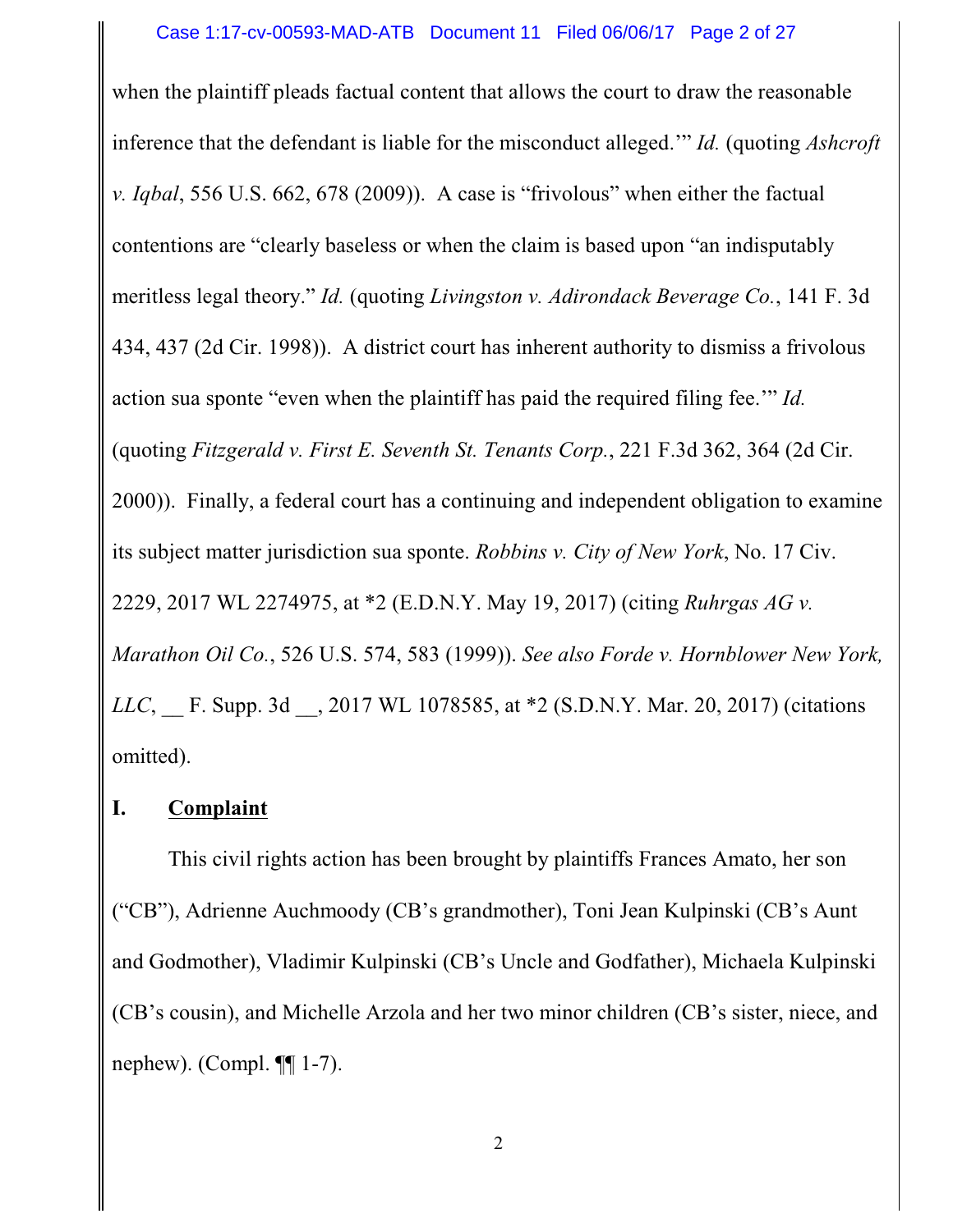Plaintiffs appear to challenge the conduct of defendant Ulster County Family Court Judge Anthony McGinty relative to a custody proceeding involving CB. (Compl. ¶¶ 8, 16). Plaintiffs have also named Attorney Andrew Gilday, who plaintiffs state is a "Public Defender," but appears to be the assigned counsel for Patrick Bessmer - CB's father<sup>2</sup> - in the custody proceeding. (Compl. ¶ 9). Patrick Bessmer and his alleged "paramour," Pamela Augustine are also named as defendants. (Compl. ¶¶ 11, 12). Plaintiffs have also named Amy Ingram, Esq., CB's assigned attorney for the custody proceeding.

Plaintiffs allege that defendant McGinty was "highly abusive" to "all" plaintiffs; violated "constitutional" and "ADA rights;" caused "extreme pain, suffering, and trauma to "all" plaintiffs when he violated their constitutional rights; endangered the welfare of "a child;" and "illegally extended fictitious authority in CLEAR ABSENCE of subject matter jurisdiction." (Compl. ¶ 18(a)-18(e)). Plaintiff Amato then describes conduct that was allegedly directed at her.<sup>3</sup> (Compl.  $\P$  20). Plaintiff Amato alleges that defendant McGinty denied access to "'his court,'" denied plaintiff Amato her "rights to proper serving process," denied "any evidence into the court for purpose of record," and denied "the serious risk and harm to [her] child- who is currently and not by [her]

<sup>&</sup>lt;sup>2</sup> Plaintiff Amato and defendant Patrick Bessmer were apparently not married.

<sup>&</sup>lt;sup>3</sup> The court notes that, although there are multiple plaintiffs, most of the defendants' alleged conduct was directed at plaintiff Amato alone. Plaintiff Amato appears to allege that the defendants' conduct toward her and CB injured the other defendants because of their family relationship to plaintiff Amato and CB. (*See* Compl. ¶ 45) (stating that "no parties had a due process court hearing or trial, [and] were never served any form of order").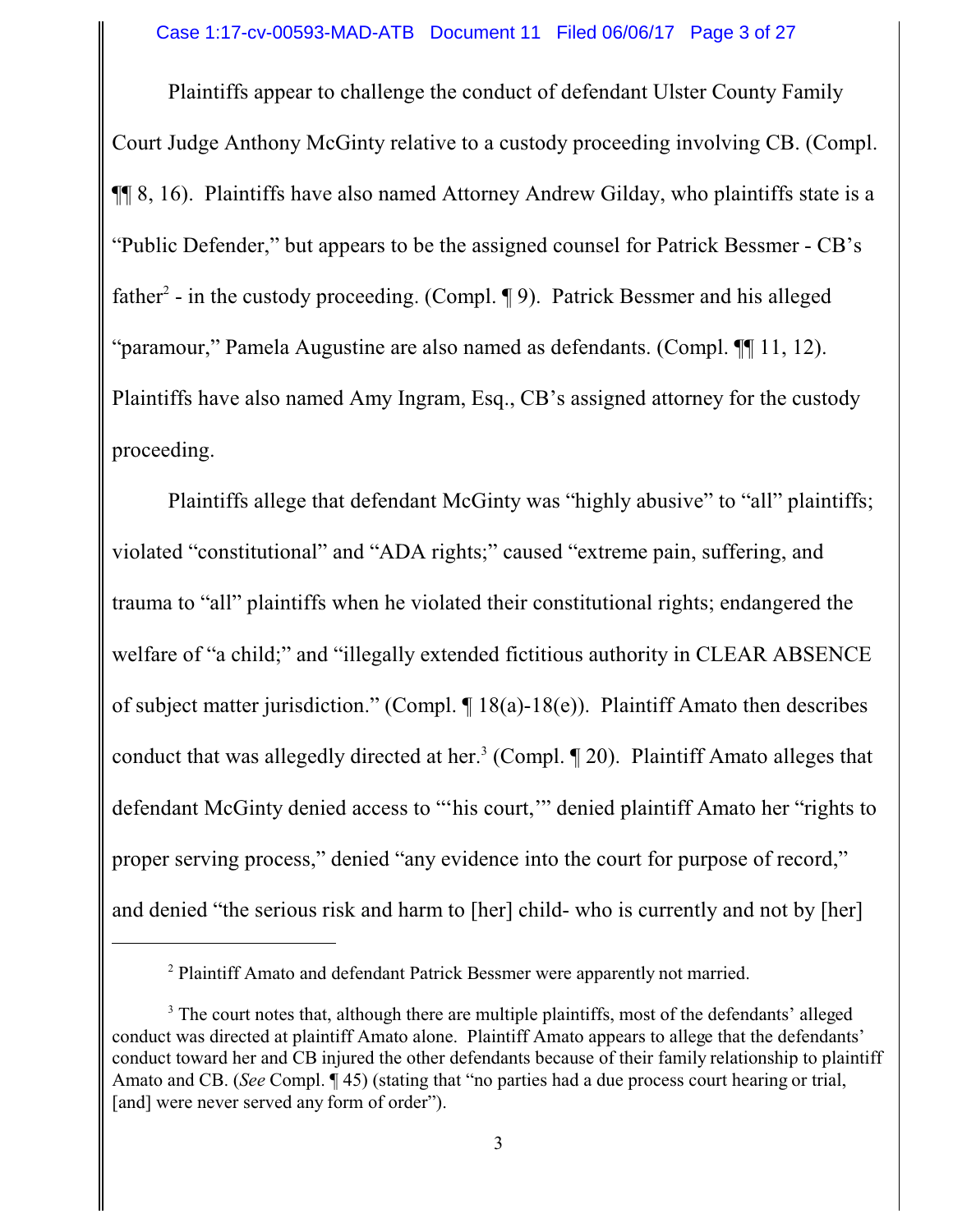#### Case 1:17-cv-00593-MAD-ATB Document 11 Filed 06/06/17 Page 4 of 27

consent in public governmental counseling for high risk children." (Compl. ¶ 20). Plaintiff Amato believes that the state proceedings "remain plagued by retributions [sic] for plaintiff's exercise of First Amendment rights to free speech and petition government [sic] for redress of grievances." (Compl. ¶ 19).

Plaintiff Amato alleges that she is an "outspoken advocate," working along side the District Attorney of Ulster County to compile evidence and to file numerous complaints against defendant McGinty. (*Id.*) Plaintiff Amato states that she has been interviewed by many local newspapers and television stations regarding her concerns about Ulster County Family Court and attorney Amy Ingram. Plaintiff claims she has been "very outspoken" regarding the "countless children" endangered by the "decisions of these judges and the negligence of these public servants and child attorneys mentioned [in the complaint.]" (*Id.*)

Plaintiff Amato lists a series of alleged violations which were committed by defendant McGinty, together with defendants Ingram and Gilday, resulting in the "kidnaping" and "endangerment of a minor." (Compl. 122).<sup>4</sup> Plaintiff Amato states that these three defendants intentionally inflicted emotional distress by removing her child, "altering the 9 year status quo from me and my entire family, violating *our* due process . . . ." (Compl.  $\P$  22(a)). These three defendants also allegedly committed "Malicious Trespass," "Abuse of Process," "Retaliation," "False and Unlawful Arrest,"

<sup>&</sup>lt;sup>4</sup> There appears to be no ¶ 21 in the complaint.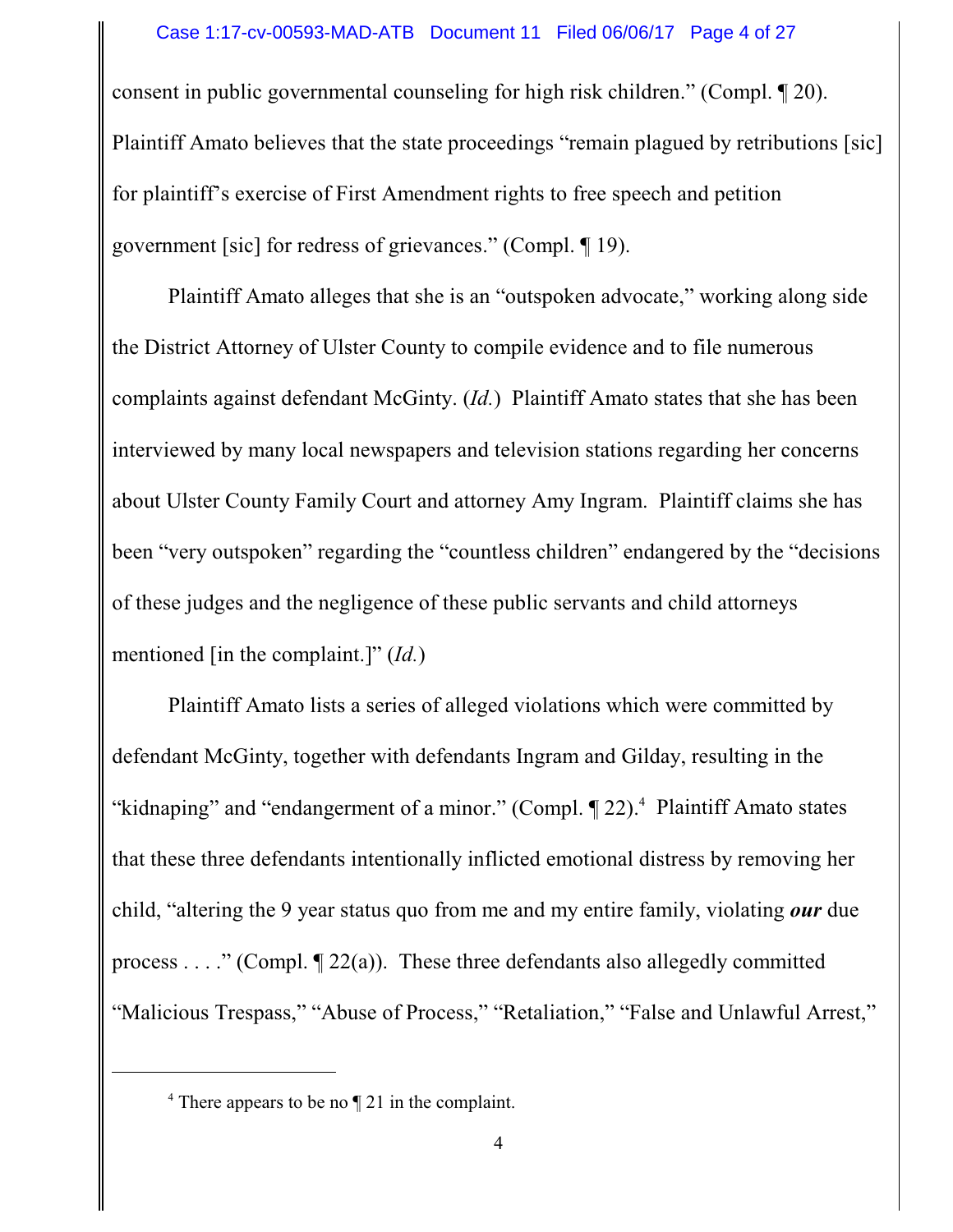"Pre decided trial with no evidence allowed, Obstructing Justice," "Child Endangerment," and "Falsely placing mother and child on a missing persons clearinghouse  $\ldots$ ." (Compl. ¶ 22(b)-22(h)).

The complaint contains three "Causes of Action," which contain additional facts and various citations to case law. (Compl. ¶¶ 30-41). The first cause of action is "First Amendment." (Compl.  $\P$  30-33). The second cause of action is "Parental Impairment," and the third cause of action is "Due Process." (Compl. ¶¶ 34-37, 38-41). Because of the way that the complaint is written, rather than repeating all of the facts, the court will discuss the additional facts as necessary to the analysis of plaintiff's complaint.

## **II. Judicial Immunity**

## **A. Legal Standards**

With minor exceptions, judges are entitled to absolute immunity for actions relating to the exercise of their judicial functions. *Mireles v. Waco*, 502 U.S. 9, 9-10 (1991). Judicial immunity has been created for the public interest in having judges who are "at liberty to exercise their functions with independence and without fear of consequences." *Huminski v. Corsones*, 396 F.3d 53, 74 (2d Cir. 2004). Judicial immunity applies even when the judge is accused of acting maliciously or corruptly. *Imbler v. Pachtman*, 424 U.S. 409, 419 n.12 (1976) (citing *Pierson v. Ray*, 386 U.S. 547, 554 (1967)). Judicial immunity is immunity from suit, not just immunity from the assessment of damages. *Mitchell v. Forsyth*, 472 U.S. 511, 526 (1985). The only two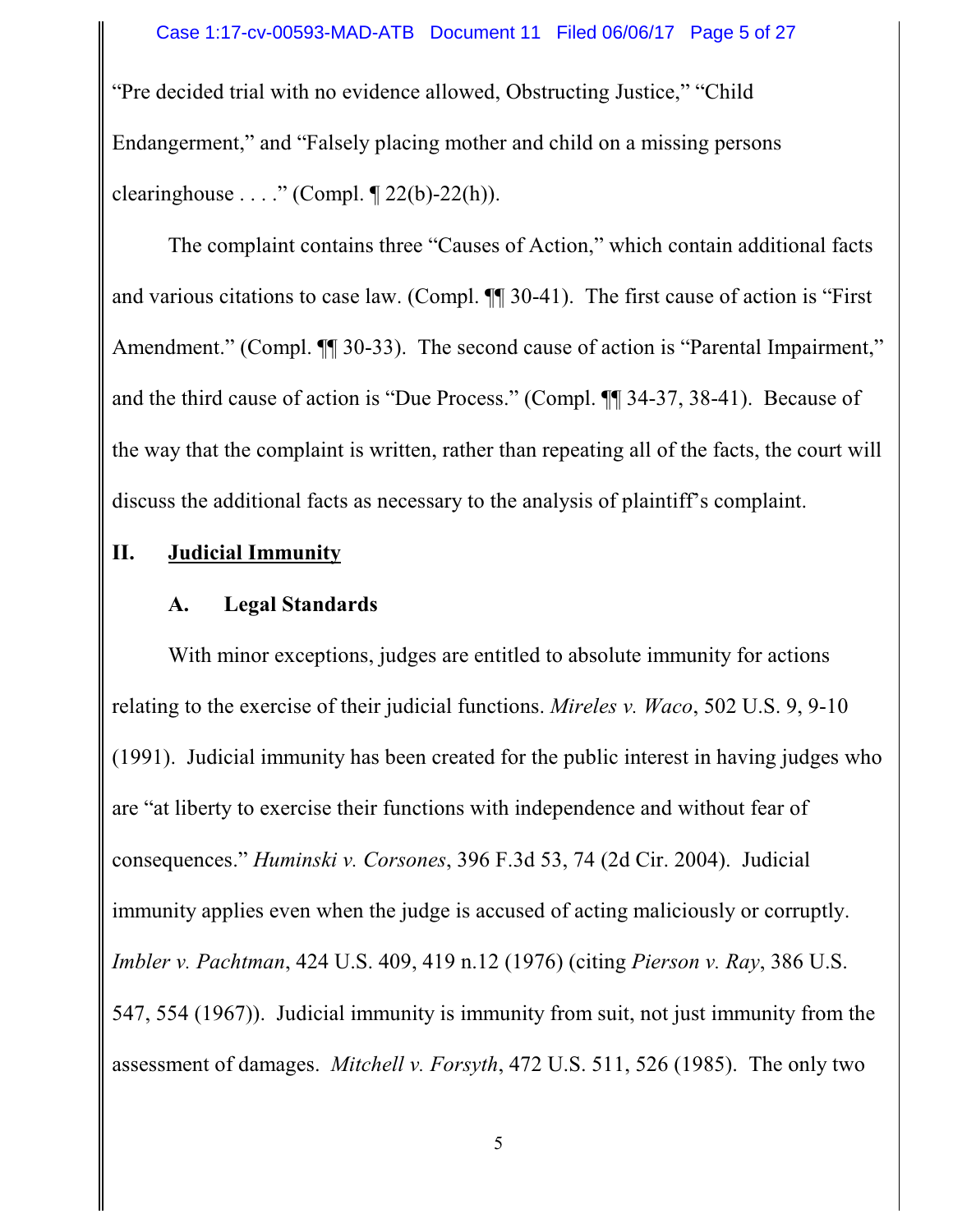#### Case 1:17-cv-00593-MAD-ATB Document 11 Filed 06/06/17 Page 6 of 27

circumstances in which judicial immunity does not apply is when he or she takes action "outside" his or her judicial capacity and when the judge takes action that, although judicial in nature, is taken "in absence of jurisdiction." *Mireles*, 502 U.S. at 11-12.

Injunctive relief against judges is also barred "unless a declaratory decree was violated or declaratory relief was unavailable." *Bobrowski v. Yonkers Courthouse*, 777 F. Supp. 2d 692, 711 (S.D.N.Y. 2011) (citing inter alia *Montero v. Travis*, 171 F.3d 757, 761 (2d Cir. 1999) (per curiam)). Although fairness and injustice may result on occasion, a judicial officer must be free to act on his or her own convictions in exercising the authority vested in him or her, "without apprehension of personal consequences. . . ." *Id.* (citing inter alia *Mireles*, 502 U.S. at 10).

Whether an act by a judge is a "judicial one" relates to the "nature of the act itself" - whether it is a function that is necessarily performed by a judge. *Id.* (citing *Stump v. Sparkman*, 436 U.S. 349, 362 (1978)). The parties must have dealt with the judge in his or her "judicial capacity." *Id.* The court acts in "absence of all jurisdiction" when "it does not have any statutory or constitutional power to adjudicate the case." *Id.* (citing *Gross v. Rell*, 585 F.3d 72, 84 (2d Cir. 2009)). The judge will not be deprived of absolute immunity if he or she takes action that is merely "in excess" of his or her authority. *Id.* (citing *Mireles*, 502 U.S. at 12-13).

### **B. Application**

Plaintiffs have named Ulster County Family Court Judge Anthony McGinty as a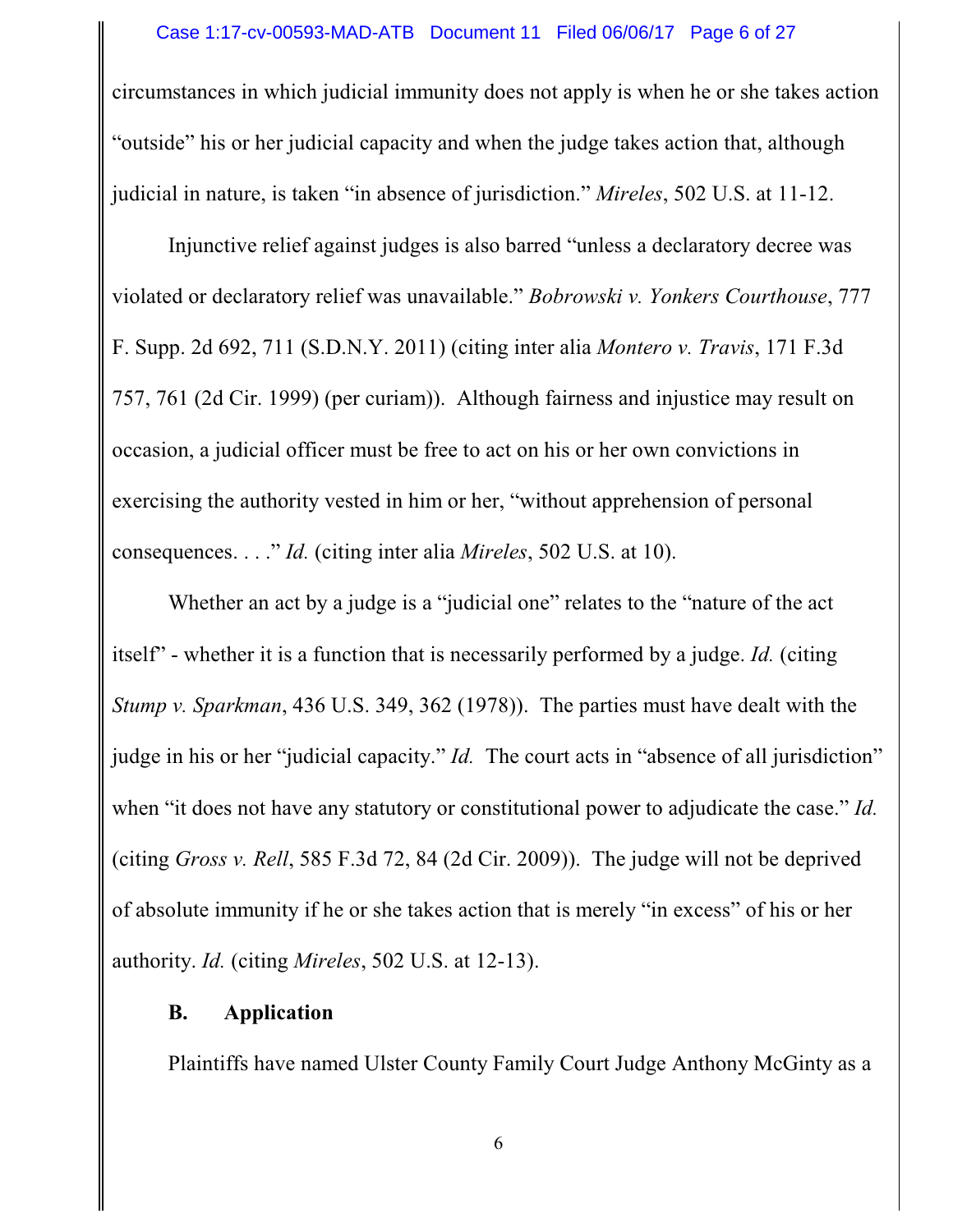defendant. Plaintiff states that the "defendants" have violated "clearly established laws." (Compl. ¶ 31). Plaintiffs allege that defendant McGinty is biased, discriminates against women who are victims of domestic violence, and has retaliated against plaintiff Amato because she has spoken out against him and other Family Court judges, staff, and appointed counsel for her child.

Plaintiffs claim that the "federal funding law" rewards "states and judicial agents," based on the "number and size of child support orders." (Compl. ¶ 32). Based on this "fact," plaintiffs state that a "financial bias has impaired fair and proper consideration of plaintiff's claims and defenses in the challenged proceedings." However, all of Judge McGinty's alleged "biased" or "illegal" conduct was taken in connection with his position as a Family Court judge presiding over plaintiff Amato's custody case. Whether the judge's conduct involved issuing orders based on "funding," allegedly biased decisions in favor of defendant Bessmer, or making decisions that were not in the best interest of CB, these were all actions taken in the course of a custody proceeding in his capacity as a Family Court Judge. Thus, Judge McGinty is entitled to judicial immunity.

Plaintiff attempts to argue that Judge McGinty acted "in absence" of jurisdiction because he took over plaintiff's custody case from another judge in violation of N.Y. Judiciary Law § 21. (Compl. ¶ 18). Plaintiff Amato's argument is misplaced. N.Y. Judiciary Law § 21 reads as follows: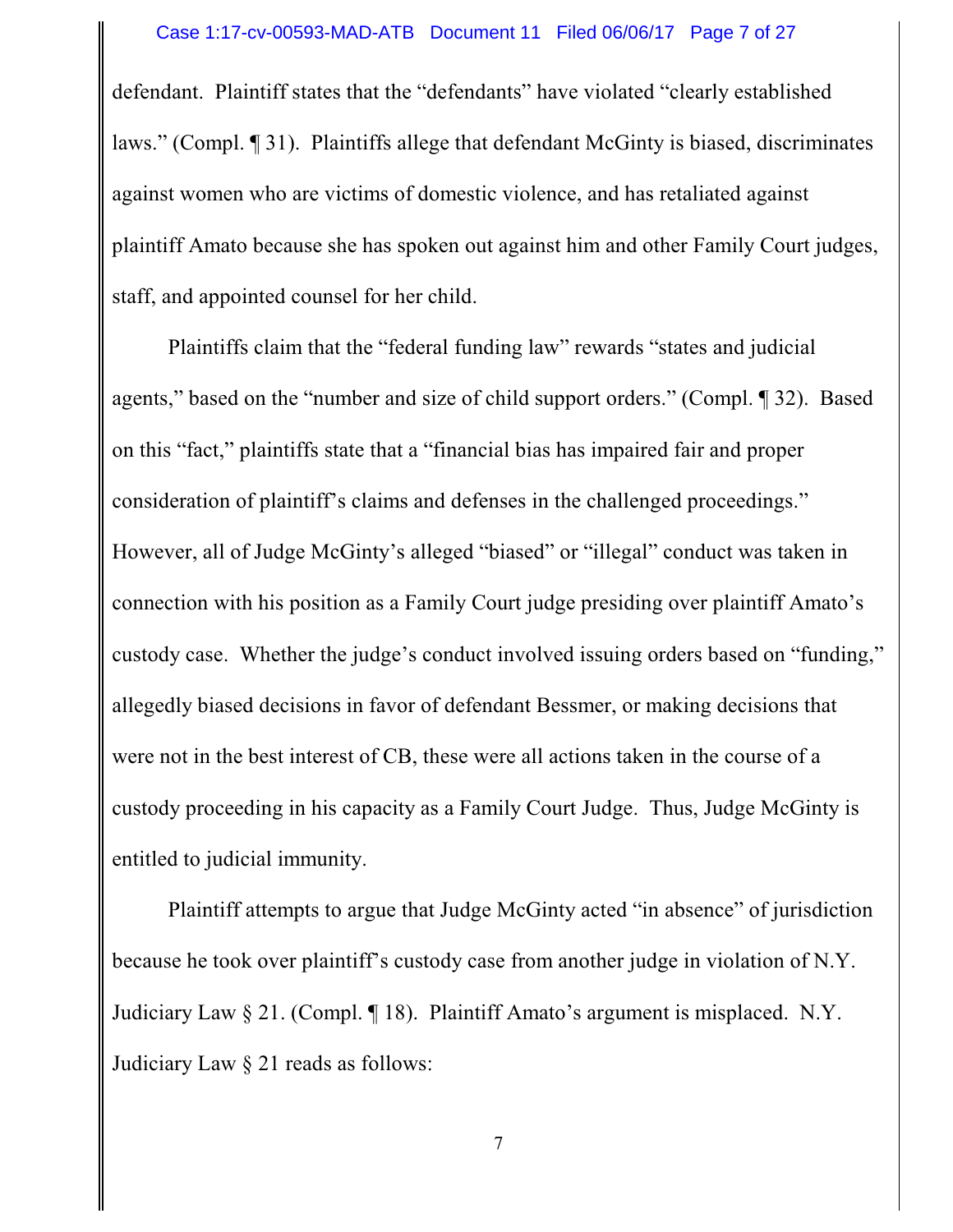A judge other than a judge of the court of appeals, or of the appellate division of the supreme court, shall not decide or take part in the decision of a question, which was argued orally in the court, when he was not present and sitting therein as a judge.

N.Y. Jud. Law § 21. This means that a trial-level judge shall not decide factual issues that were tried before a different judge. *See People v. Hampton*, 21 N.Y.3d 277, 284-85 (2013). This applies to situations in which the new judge is called upon to make rulings based on an evaluation of testimony that he or she did not hear. *Id.* at 286. It does not apply to motions involving pure issues of law. *Id.* at 285. This also does not mean that a judge cannot take over a custody case, or any other action, after another judge has recused herself. *See id.* Otherwise, no judge could ever be replaced after a case has begun.

Plaintiff does not allege that there were motions pending that the previous judge did not address when Judge McGinty took over the case. In fact, the complaint indicates that Judge McGinty presided over the challenged proceedings himself. (Compl. ¶ 22(f)). Plaintiff Amato states that Judge McGinty "pre-decided" the trial with no evidence allowed. (*Id.*) Plaintiff Amato states that defendant McGinty "struck from the record anything that was pertinent to the safety of the child and mother  $\dots$ ." (*Id.*) Finally, plaintiff alleges that defendant McGinty and defendants Gilday and Ingram held a "mock trial." (*Id.*) Thus, the judge heard the factual issues in question, and plaintiff has not alleged a violation of Judiciary Law § 21.

In any event, even if the judge acted in violation of Judiciary Law § 21, the appropriate remedy in state court would be remand to the same judge for his or her own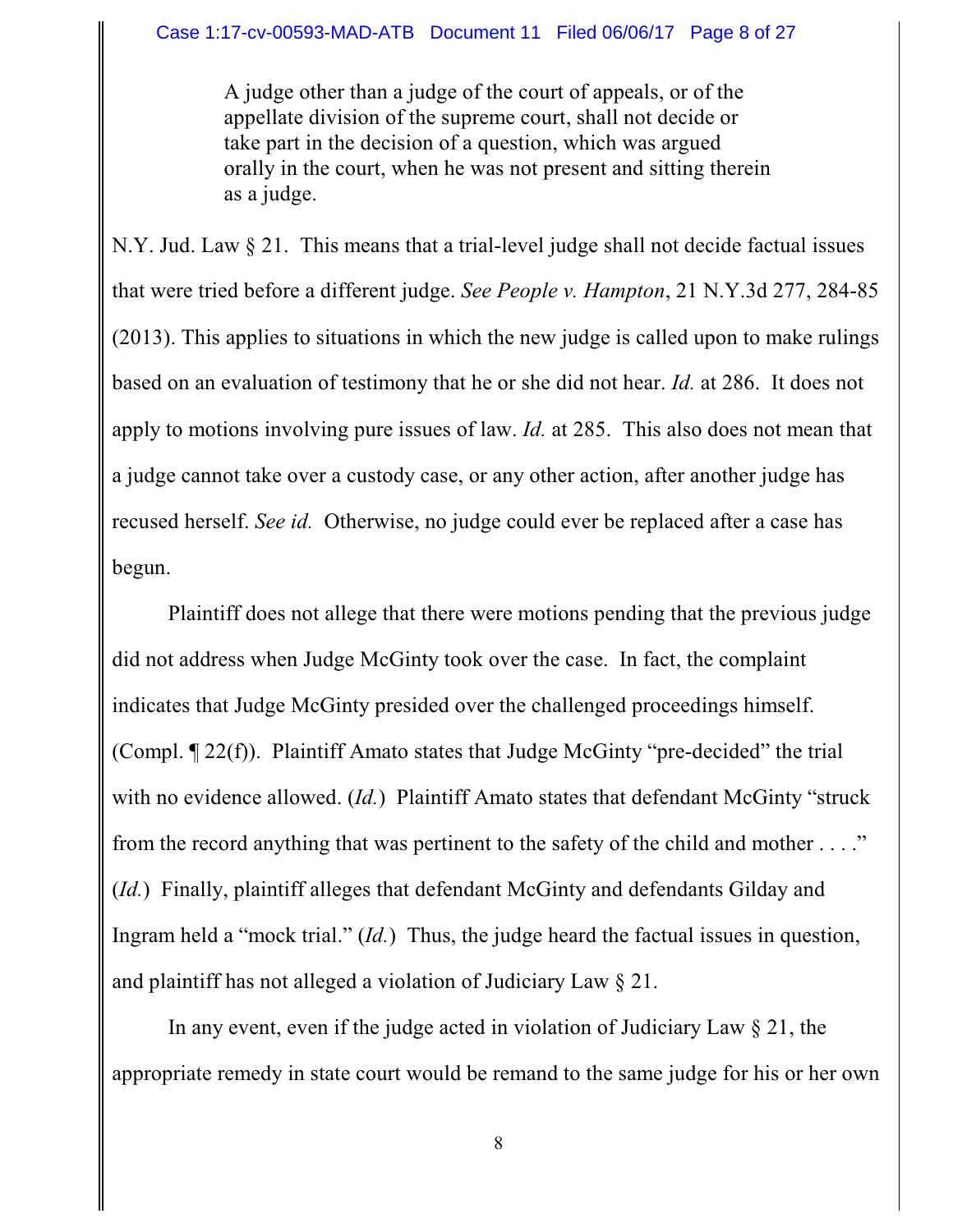hearing of the issue and a subsequent decision. *Id.* at 286. Although the state court has referred to this statute as "jurisdictional," it is only with respect to the particular decision that the judge made without hearing the evidence him or herself. *Id.* It does not deprive the court of "jurisdiction" over custody cases. Judge McGinty was still a family court judge with jurisdiction over custody matters. At worst, if Judge McGinty decided a motion or issue improperly, he would have been acting "in excess" of jurisdiction, and he would still be entitled to judicial immunity.

Plaintiffs challenge rulings by Judge McGinty and complain of the way that he managed his courtroom, allegedly "denying access to what the judge called 'his court.'" (Compl. ¶ 20). Judge McGinty allegedly placed CB in "governmental counseling for high risk children" without plaintiff Amato's consent, "denied evidence . . . for purpose of record; and "falsely" placed plaintiff Amato and CB on a "missing persons clearinghouse." (Compl. ¶¶ 20, 22(h)). Plaintiffs allege that on January 31, 2017, defendant McGinty "issued a directive to plaintiff [Amato] under penalty of imprisonment . . . . sixty days in county jail on a civil offense of a woman with no background at all because she wanted to protect her child from further addiction and domestic violence." (Compl. ¶ 24). Plaintiff Amato alleges that the court mocked her and endangered CB with its rulings. (*Id.*) Plaintiff Amato also claims that a "stay" was granted by the Appellate Division, which ordered plaintiff's immediate release from the Ulster County Jail "false arrest and abuse of power." (*Id.*)

Notwithstanding plaintiffs' allegations that the Judge made improper adverse rulings against plaintiff Amato during the custody proceeding with malice or in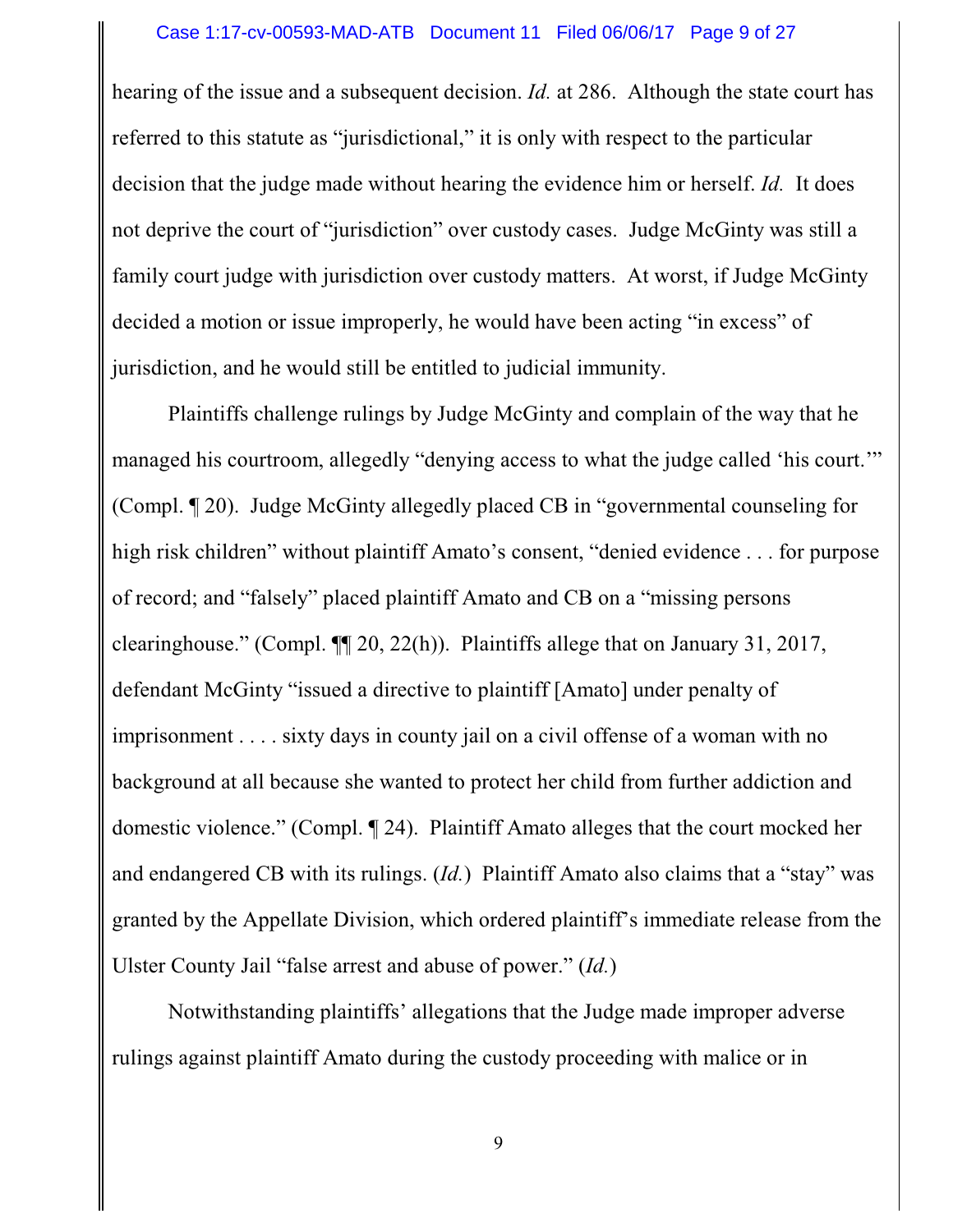retaliation for her "exposing" abuses in Family Court, the judge was still performing judicial functions and presiding over plaintiff's custody action. As stated above, a judge does not lose his or her judicial immunity because he or she is accused of acting with malice or corruptly.

In *Koziol v. King*, the plaintiff sued a variety of judges in connection with custody and support proceedings. *Koziol v. King*, No. 6:14-CV-946, 2015 WL 2453481 (N.D.N.Y. May 22, 2015). In *Koziol*, then-Chief District Court Judge Gary Sharpe dismissed claims against County Court Judge King which related primarily to visitation and custody orders in matters pending before him, based on absolute immunity. *Id.* at \*8. Plaintiff Koziol had also challenged that way that Judge King "managed his courtroom." *Id.*

In dismissing the claims against Judge King, Judge Sharpe cited *Davis v. Kushner*, No. 1:14-CV-511, 2014 WL 5308142, at \*5 (N.D.N.Y. Oct. 16, 2014), in which the court held that a family court judge was protected by judicial immunity where the plaintiff alleged that the judge denied him custodial and visitation rights because he was a Muslim, which violated his civil rights. Thus, judicial immunity is not lost because plaintiff alleges that the judge's decision was unconstitutional. Plaintiffs in this case disagree with the judge's decisions. (Compl. ¶ 29). Plaintiff Amato quotes the judge's order awarding custody to defendant Bessmer, and states that the judge did not properly consider CB's father's drug dealing, drug abuse, arrests, domestic violence, and probation violations. (*Id.*)

Plaintiff Amato also states that defendant McGinty abused his authority when he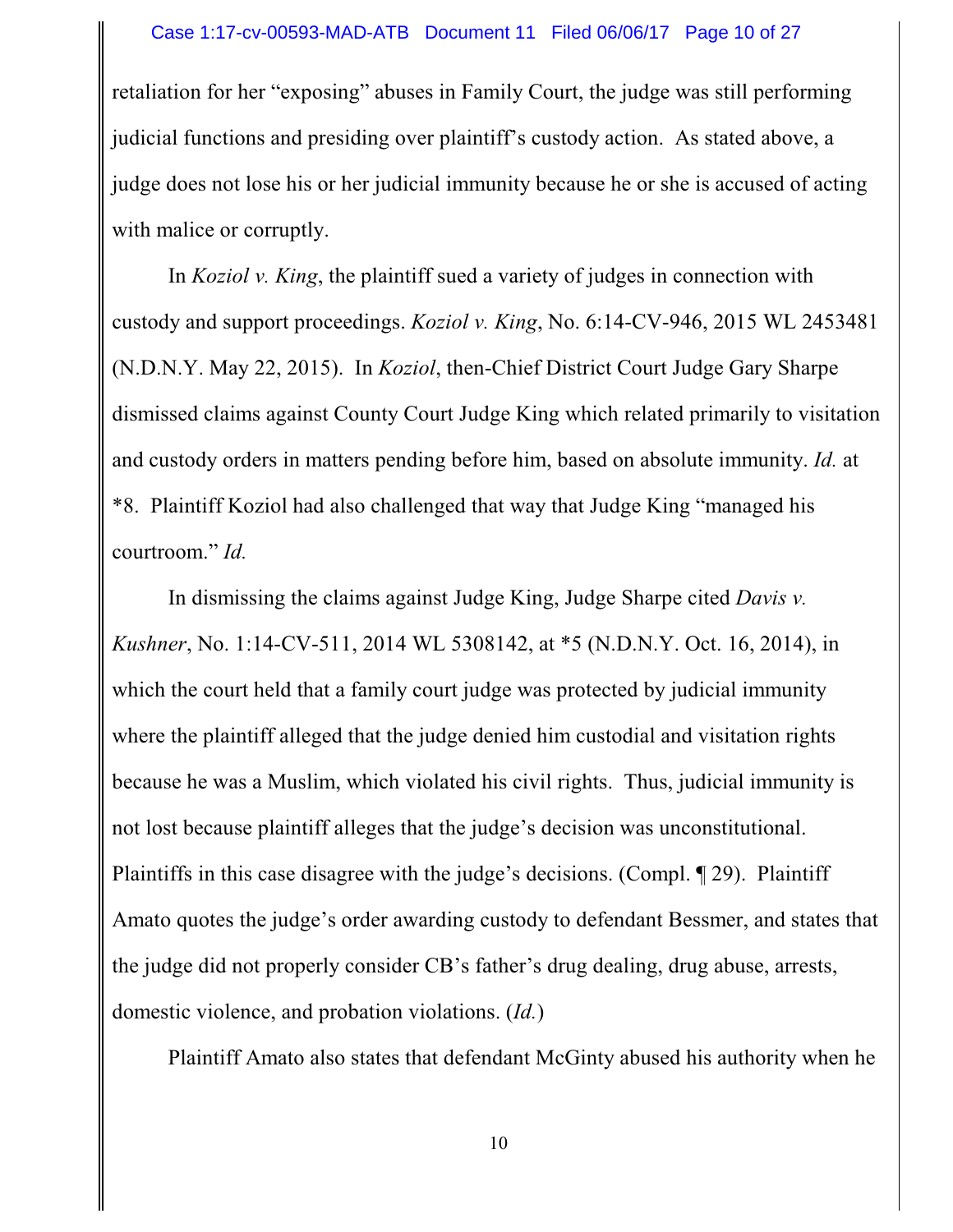#### Case 1:17-cv-00593-MAD-ATB Document 11 Filed 06/06/17 Page 11 of 27

issued an order of protection without "a trial or hearing," and subjected plaintiff Amato to supervised visitation, allegedly contrary to New York law. (Compl. ¶ 35). Plaintiff discusses the proper procedure for "imposing supervised visitation," and faults the judge as well as the other defendants for imposing such restrictions on her. However, these decisions are also within the purview of the Family Court Judge. Even if the judge was incorrect in imposing the alleged restrictions to plaintiff Amato's visitation, it would not deprive Judge McGinty of judicial immunity.

Plaintiff Amato clearly has issues with the Family Court system and claims that the system has been abused by Judge McGinty. The complaint also contains two paragraphs which refer to "financially based custody laws" and states that "Plaintiff" seeks an order declaring Sections 236 and 240 of the Domestic Relations Law unconstitutional. (Compl. ¶¶ 36). Judge McGinty's application of the laws that he has jurisdiction to interpret does not deprive him of judicial immunity, even if those laws were unconstitutional. The constitutionality of state statutes is an issue separate from judicial immunity. 5

<sup>&</sup>lt;sup>5</sup> Although plaintiffs' complaint asks that two sections of New York Domestic Relations Law be declared "unconstitutional," the court must first note that, to the extent that the claim could be asserted at all, it could only be asserted by plaintiff Amato because she is the only plaintiff who has been a party to the custody proceedings and to whom the statute would have been applied. In addition, none of the individuals named as defendants are proper defendants in such an action. Finally, in cases involving Domestic Relations issues, the court must afford the state court appropriate deference in light of ongoing proceedings involving the plaintiff. *See Kahn v. Shaiswit*, 414 F. Supp. 1064, 1068 (S.D.N.Y. 1976) (dismissing an action by plaintiff husband in a divorce matter in which he challenged the constitutionality of New York Domestic Relations Law § 239). The court in *Kahn* cited *Mendez v. Heller*, 530 F.2d 457 (2d Cir. 1976), in which Judge Oakes stated in a concurring opinion, that "'probate and domestic relations are matters which have long been recognized as invoking, at least initially, interests which are predominantly of state concern." *Id.* at 1067 (quoting *Mendez*, 530 F.2d at 461). Thus, to the extent that plaintiff Amato may be attempting to challenge the constitutionality of sections of the New York Domestic Relations Law, the claim may be dismissed.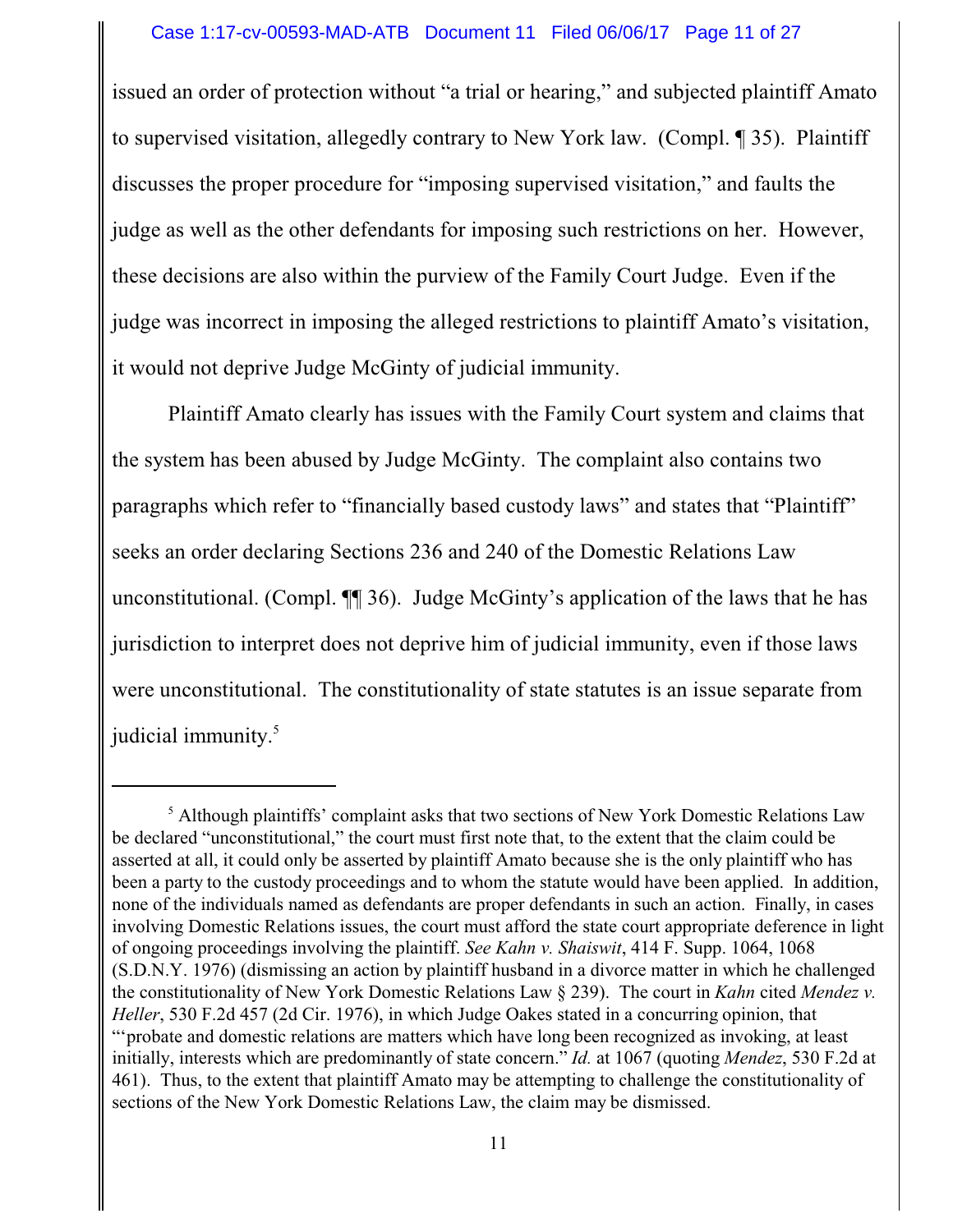Plaintiff Amato claims in her third cause of action that she was denied the right to a "rational, orderly and timely court proceeding before a neutral and detached magistrate or judge." (Compl. ¶ 39). This is clearly an action that is judicial in nature, and Judge McGinty would be entitled to judicial immunity for any such claim. The same is true for plaintiff's state law claims of intentional and negligent infliction of emotional distress. Thus, plaintiffs<sup>,6</sup> complaint must be dismissed as against defendant McGinty.

It has also been held that law guardians are entitled to absolute quasi-judicial immunity for their actions in representing children in Family Court. *Davis v. Kushner*, No. 1:14-CV-511, 2014 WL 5308142, at \*5 (N.D.N.Y. Oct. 16, 2014) (citing inter alia *Yapi v. Kondratyeva*, 340 F. App'x 683, 685 (2d Cir. 2009) (citations omitted)); *Holland v. Morgenstern*, No. 12-CV-4870, 2013 WL 2237550, at \*4 (E.D.N.Y. May 20, 2013) (citations omitted); *Lewittes v. Lobis*, No. 04 Civ. 155, 2004 WL 1854082, at \*11 (S.D.N.Y. Aug. 19, 2004) (citations omitted)). In *Lewittes*, the court held that the plaintiff would have other available remedies if the child's attorney were derelict in performing his or her duties. 2004 WL 1854082, at \*12. This holding is supported by New York State court decisions holding that such guardians are protected by quasijudicial immunity. *Id.* at \*11-12 (citing inter alia *Bluntt v. O'Connor*, 291 A.D.2d 106, 737 N.Y.S.2d 471 (4th Dep't), appeal denied, 98 N.Y.2d 605, 746 N.Y.S.2d 279

<sup>&</sup>lt;sup>6</sup> Judicial immunity applies to shield Judge McGinty's liability as to all the plaintiff's, although plaintiff Amato is generally the plaintiff to whom the complaint refers. Plaintiff Amato appears to attempt to include the other plaintiffs by stating that they did not get "hearings," they do not appear to have been parties to the custody case. To the extent that any of the other "plaintiffs," uncle, aunt, grandmother, sister, niece and nephew had dealings with Judge McGinty, it was only in connection with the custody action, and the judge is entitled to absolute immunity no matter who the plaintiff is.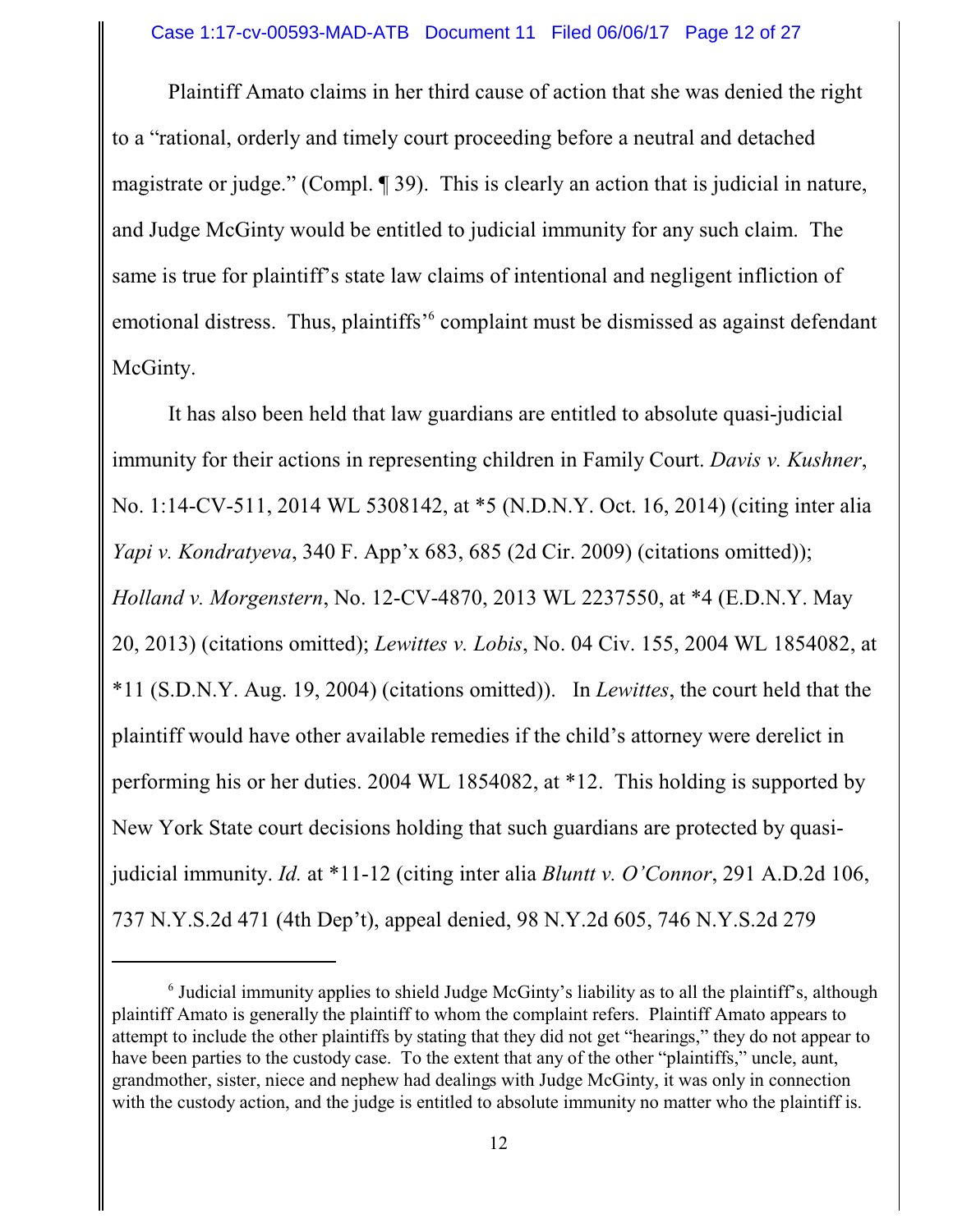(2002)). Thus, defendant Ingram, as the attorney for CB would also be entitled to absolute immunity, and the complaint must be dismissed as against her.

# **III. State Action**

# **A. Legal Standards**

To state a claim under section 1983, the plaintiff must allege both that the defendant has violated plaintiff's rights under either the Constitution or laws of the United States and that the defendant acted "under color of state law." *Rae v. City of Suffolk*, 693 F. Supp. 2d 217, 223 (E.D.N.Y. 2010); 42 U.S.C. § 1983.

A person acts under color of state law when he or she acts in his or her official capacity, "clothed with the authority of state law," or acts under "pretense" of law by purporting to act with official power. *Pleasure Island, Inc. v. City of New York*, No. 12 Civ. 4699, 2013 WL 2311837, at \*5-6 (E.D.N.Y. May 24, 2013) (quoting *West v. Atkins*, 487 U.S. 42, 49 (1988)). The requirement that the defendant acted under "color of state law" is jurisdictional. *Lucas v. Riggi*, No. 07-CV-6200, 2008 WL 4758706, at \*2 (W.D.N.Y. Oct. 29, 2008) (citing *Polk County v. Dodson*, 454 U.S. 312, 315 (1981)).

Private conduct is simply beyond the reach of section 1983 "'no matter how discriminatory or wrongful" that conduct may be." *Id.* (quoting *American Mfrs. Mut. Ins. Co. v. Sullivan*, 526 U.S. 40, 49-50 (1999)). A private party may act under color of state law if he or she engages in conduct that constitutes willful participation in joint activity with the state. *Sybalski v. Indep. Grp. Home Living Program, Inc.*, 546 F.3d 255, 257 (2d Cir. 2008) (per curiam). The nexus to the state must be so close as to be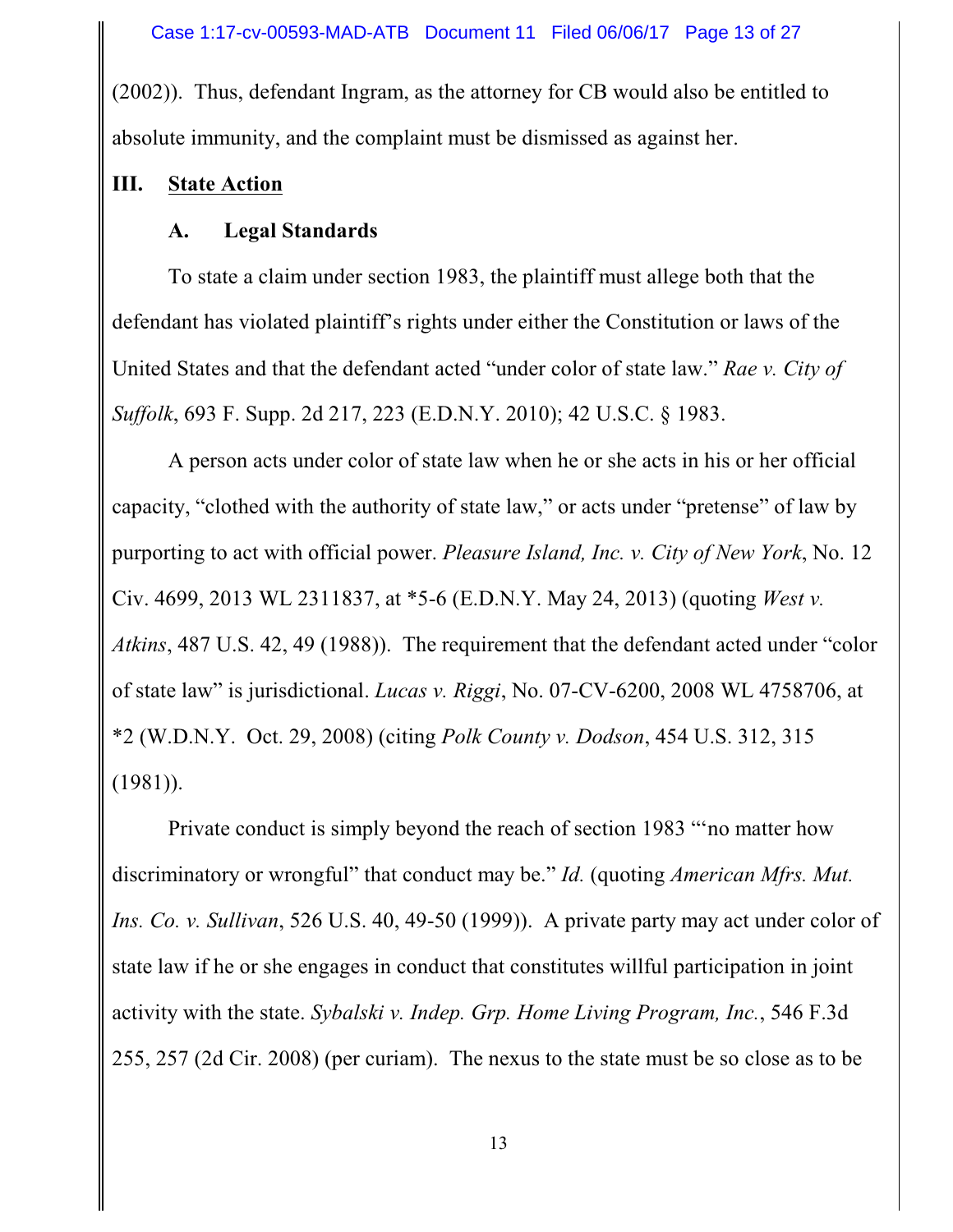fairly treated as that of the state itself. *Tancredi v. Metro Life Ins. Co.,* 316 F.3d 308, 312 (2d Cir. 2003) (citations omitted).

## **B. Application**

Plaintiffs have sued Attorneys Andrew Gilday and Amy Ingram<sup>7</sup> as well as Patrick Bessmer and his girlfriend, Pamela Augustine. With respect to Attorneys Gilday and Ingram, it is well-established that private attorneys do not act under color of state law even if they are court-appointed attorneys, performing their traditional function as counsel. *See Harmon v. New York County Dist. Attorney's Office*, No. 13 Civ. 1711, 2014 WL 1044310, at \*9 (S.D.N.Y. March 17, 2014) (citing inter alia *Brown v. Legal Aid Soc'y*, 367 F. App'x 215, 216 (2d Cir. 2010); *Rodriguez v. Weprin*, 116 F.3d 62, 65-66 (2d Cir. 1997)). *See also Licari v. Voog*, 374 F. App'x 230, 231 (2d Cir. 2010) (private attorneys, even if they are court-appointed, and/or associated with a Legal Aid organization, do not act under color of state law when representing their clients). According to plaintiffs, defendant Gilday is the court-appointed attorney for defendant Bessmer, and defendant Ingram was appointed by the court as the attorney for CB.

Defendants Bessmer (CB's father) and Augustine are clearly private parties who do not act under color of state law for purposes of section 1983. Although plaintiffs allege that Bessmer and Augustine "conspired" with other defendants, plaintiff states no facts to support these conclusory statements that are dispersed throughout the complaint. (Compl. ¶¶ 11, 12). Conclusory allegations of conspiracy are insufficient to

 $<sup>7</sup>$  As stated above, defendant Ingram is entitled to immunity. The lack of state action is an</sup> alternative basis for dismissal as against this defendant.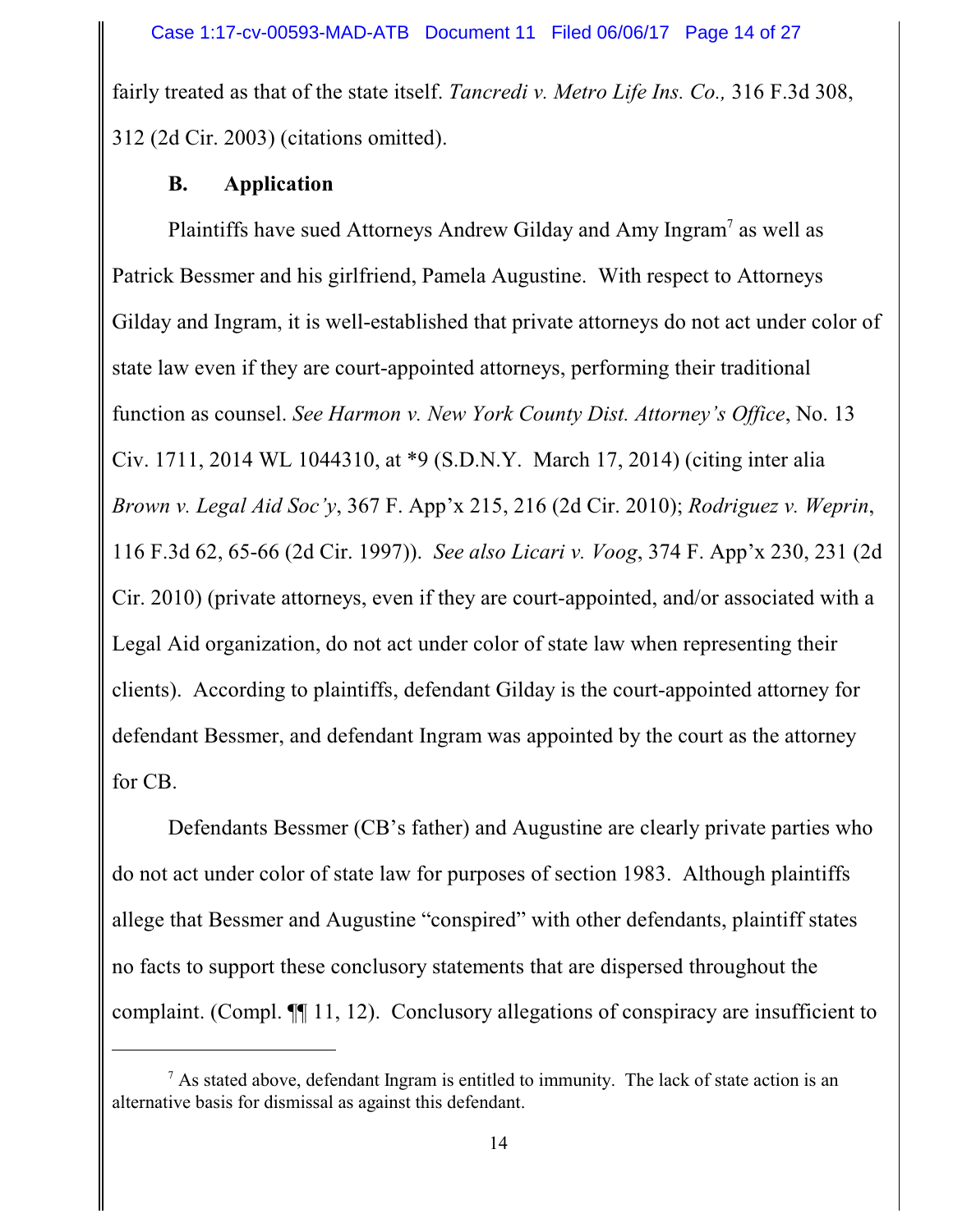state a claim under the civil rights laws. *See Brown*, 367 F. App'x at 216 (color of state law may be established if the individual conspired with a state actor, however, conclusory allegations of conspiracy are insufficient). The only state actor is Judge McGinty, and there is no indication, other than the judge's decision in Bessmer's favor, how defendant Bessmer or defendant Augustine would have "conspired" with the judge sufficient to establish that they acted under color of state law. $8$ 

Plaintiffs allege that defendants Gilday, Ingram, and Judge McGinty "coconspired," violated her rights and placed CB in the custody of a dangerous criminal in violation of "Statute." (Compl. ¶ 22). "Merely resorting to the courts and being on the winning side of a lawsuit does not rise to the level of "conspiracy." *Dennis v. Sparks*, 449 U.S. 24, 27 (1988). Defendant Gilday was appointed to represent defendant Bessmer and had a duty to represent his interests in the custody proceeding. Defendant Ingram was appointed to protect the interests of CB during the proceedings. Plaintiff faults Attorney Ingram for being ill prepared, not returning plaintiff Amato's calls, and was generally an ineffective advocate for CB. Plaintiff claims that defendant Ingram also "fought vehemently" in favor of custody for defendant Bessmer (Compl. ¶ 26). Plaintiff also states that her "adversary," the judge, and the appointed child attorney "ganged up" on her. (Id.)

Defendant Ingram's alleged incompetence and the fact that the judge ultimately

<sup>&</sup>lt;sup>8</sup> Plaintiff alleges that she was verbally and physically threatened by defendants Bessmer and Augustine outside the court, and that Judge McGinty only issued an order of protection for plaintiff Amato and not for CB. (Compl. ¶ 29). The alleged attack by Bessmer and Augustine was certainly a "private action," and the judge's failure to issue a protective order for CB is not alleged to have been the result of any "conspiracy."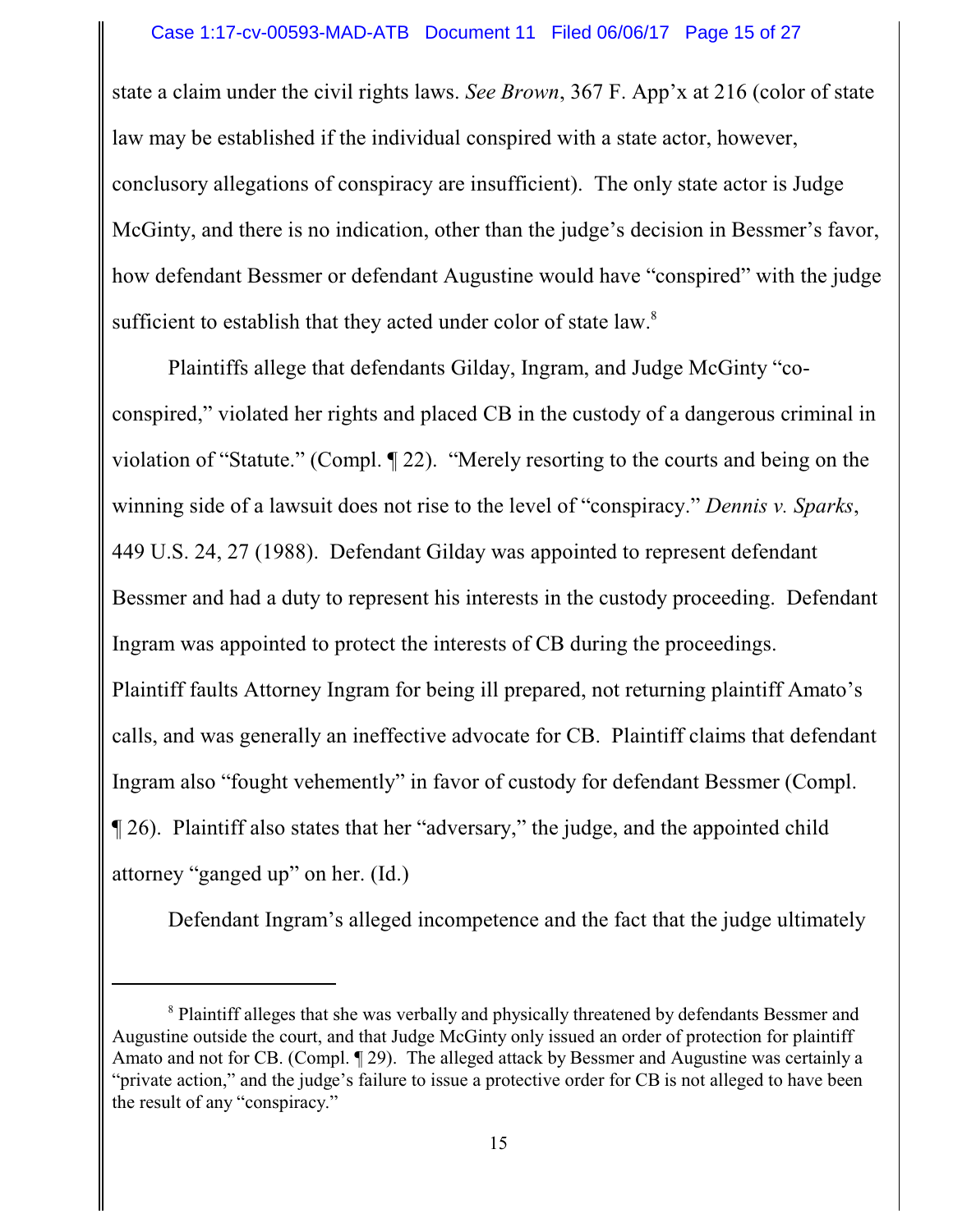ruled in defendant Bessmer's favor does not indicate that the judge conspired with the attorneys regarding his ruling or that defendants Bessmer and Augustine somehow conspired with the judge to obtain a favorable result. Thus, the complaint may be dismissed in its entirety as against defendants Attorney Gilday, Attorney Ingram, Bessmer and Augustine.

## **IV. Minor Child Plaintiffs**

## **A. Legal Standards**

It is well-settled that a person who has not been admitted to practice law may not represent anyone other than himself.<sup>9</sup> *Lattanzio v. COMTA*, 481 F.3d 137, 139-40 (2d Cir. 2007). *See also* 28 U.S.C. § 1654.

## **B. Application**

Plaintiff's have listed various "John" or "Jane" Doe minors as plaintiffs, including CB, plaintiff Amato's child. The adult plaintiffs have all signed the complaint and added their John or Jane Doe children under their names.<sup>10</sup> (Compl. CM/ECF pp. 27, 28, 32). However, while the adults may represent their own interests, they may not represent the interests of their children. *See Cheung v. Youth Orchestra Found. of Buffalo*, 906 F.2d 59, 61 (2d Cir. 1990) (a non-attorney parent must be

<sup>&</sup>lt;sup>9</sup> An limited exception exists if an individual appears for an estate in which there are no other beneficiaries or creditors. *See Guest v. Hansen*, 603 F.3d 15, 20 (2d Cir. 2010). The exception is not applicable to this case. An exception has also been established for parents representing their children in applications for Supplemental Security Income ("SSI"). *Machadio v. Apfel*, 276 F.3d 103, 106-07 (2d Cir. 2002). However, the interests of the child and the parent were "intertwined," and the Social Security regulations provided for such representation.

<sup>&</sup>lt;sup>10</sup> One plaintiff has attempted to sign the complaint herself as a "minor," with her "guardian" signing the complaint underneath the minor's name. (Compl. at CM/ECF p.32).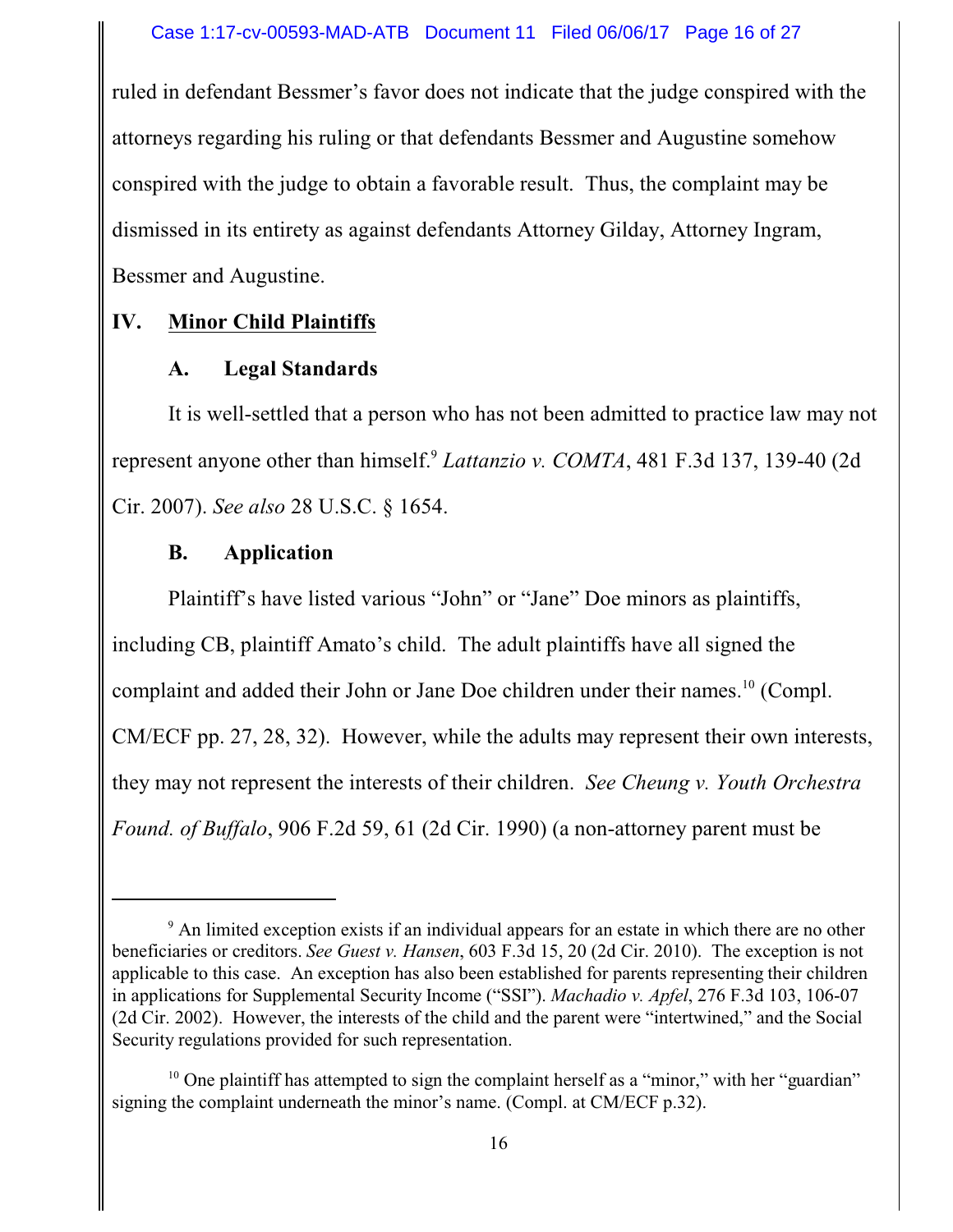#### Case 1:17-cv-00593-MAD-ATB Document 11 Filed 06/06/17 Page 17 of 27

represented by counsel in bringing an action on behalf of his or her child because the choice to appear pro se is not a true choice for minors who, under state law, cannot determine their own legal actions) (citing Fed. R. Civ. P. 17(b)). The court in *Cheung* further stated that it is not in the interests of minors or incompetents that they be represented by non-attorneys. *Id.* "Where they have claims that require adjudication, they are entitled to trained legal assistance so their rights may be fully protected." *Id*. Thus, the minor children may not be plaintiffs on their own because they are minors,<sup>11</sup> and the adult plaintiffs may not represent their children. *See also Armatas v. Maroulleti*, 484 F. App'x 576 (2d Cir. 2012).

The court would also point out that although all the adult plaintiffs have signed the complaint, they did not include their addresses. The only specific contact information is for plaintiff Amato. The complaint contains a description of the various plaintiffs and generally where they live,<sup>12</sup> but no specific addresses have been provided. (Compl. ¶¶ 3-7). Plaintiff Amato may not act on behalf of any of the other plaintiffs because she is not an attorney. This includes accepting mail from the court and sending it to the other plaintiffs. In any event, as discussed below, the adults, other than the plaintiff have no standing to bring this action.

### **V. Standing**

#### **A. Legal Standards**

A plaintiff bears the burden of establishing that he or she has standing to bring an

 $11$  Fed. R. Civ. P. 17(e).

<sup>&</sup>lt;sup>12</sup> Most of the plaintiffs live in New York State, but Michelle Arzola and her two "Doe" children" live in Ohio. (Compl. ¶ 7).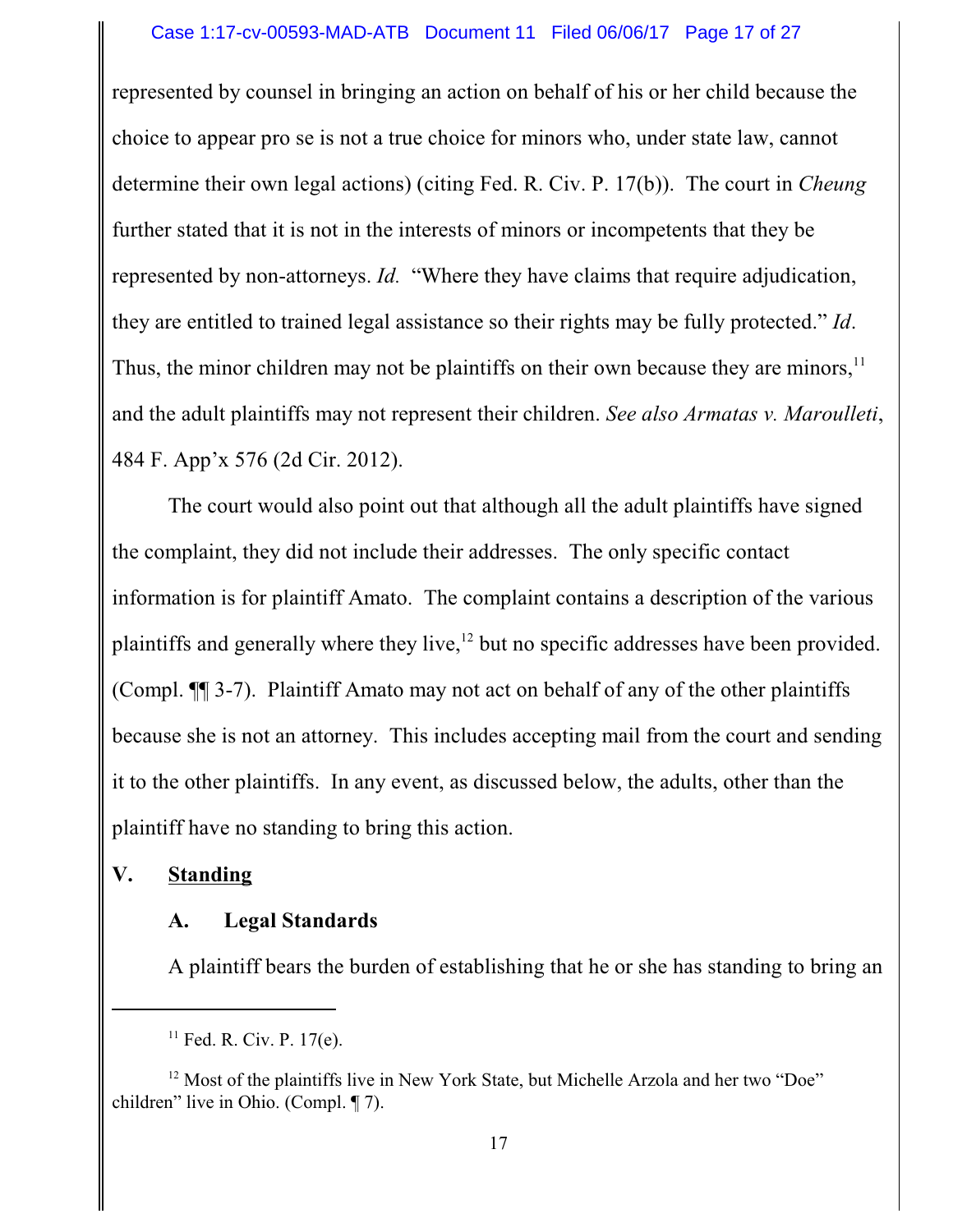action in federal court. *Amidax Trading Grp. v. S.W.I.F.T. SCRL,* 671 F.3d 140, 145 (2d Cir. 2011). "To establish constitutional standing, a plaintiff must show (1) an injury in fact, (2) causation between the injury and the offensive conduct, and (3) 'a likelihood that the injury will be redressed by a favorable decision.'" *Heath v. Banks*, No. 16- 3493-cv, slip. op. at 2 (2d Cir. June 5, 2017) (quoting *Susan B. Anthony List v. Driehous*, U.S. , 134 S. Ct. 2334, 2341 (2014)). In addition, there is a "prudential standing rule" which states that, normally litigants are barred from "asserting the rights or legal interests of others in order to obtain relief from injury to themselves. *Id.* (quoting *Rajamin v. Deutsche Bank Nat't Tr. Co.*, 757 F.3d 79, 86 (2014)).

## **B. Application**

In this case, plaintiff Amato has added other adult plaintiffs, including her mother, CB's Aunt and Uncle, and CB's adult cousin. None of these individuals are parties to the custody action, and it is unclear how family that lives in Ohio, (Compl. ¶ 7), would have standing to assert claims in this case. According to the prudential standing rule, the additional plaintiffs would be barred from asserting the legal interests of either plaintiff Amato or CB even if the other plaintiffs claimed that they are "injured" by any of the defendants' actions. Thus, the complaint may also be dismissed for lack of standing as against all plaintiffs other than plaintiff Amato and CB.

### **VI.** *Rooker-Feldman,* **The Domestic Relations Exception, and** *Younger v. Harris*

### **A. The Domestic Relations Exception**

### **1. Legal Standards**

Under the domestic relations exception to the jurisdiction of federal courts, cases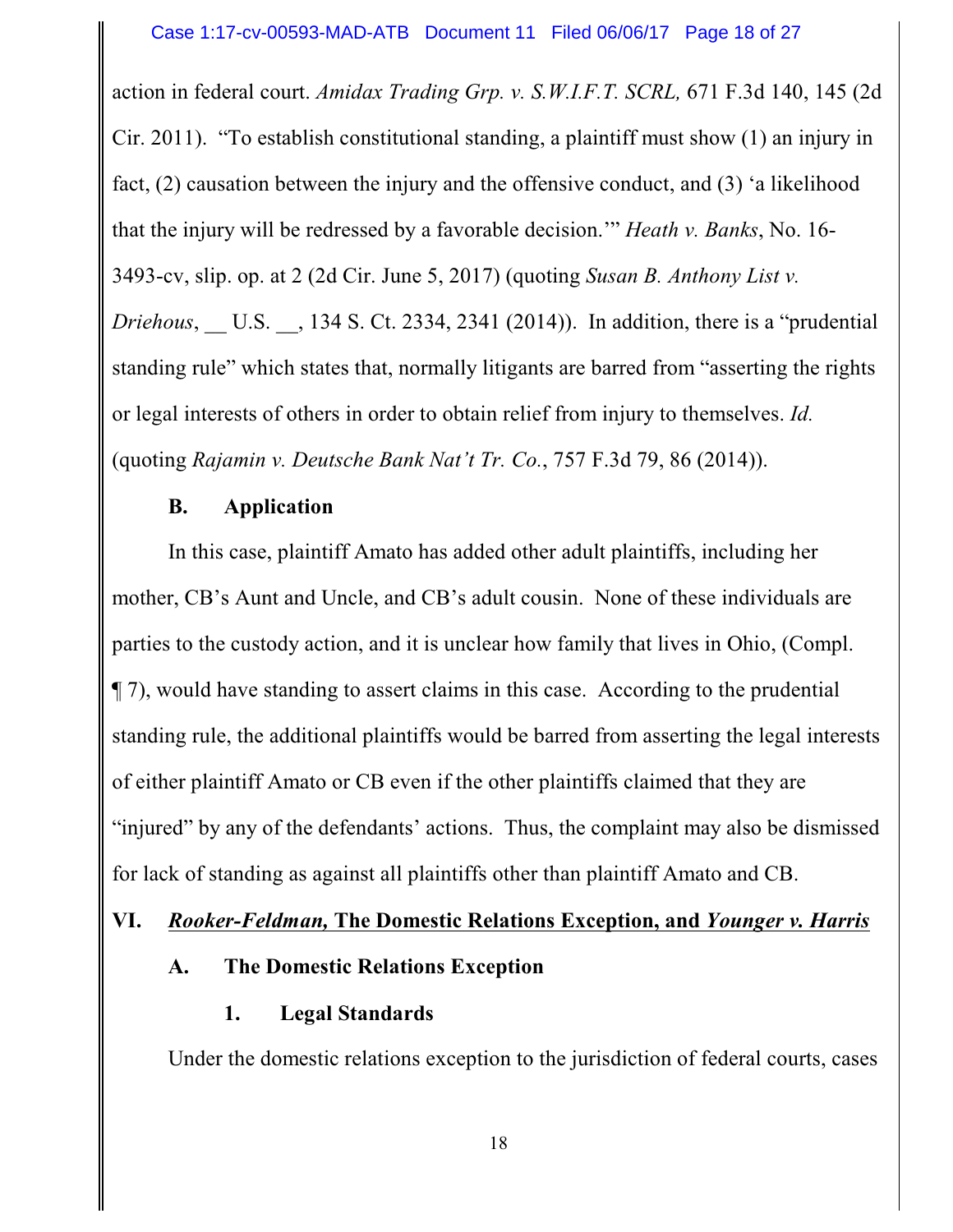involving divorce, alimony, and child custody remain outside federal court jurisdiction. *Marshal v. Marshall*, 547 U.S. 293, 308 (2006). This exception is based upon a policy dictating that the states have traditionally adjudicated marital and child custody disputes, developing "competence and expertise in adjudicating such matters, which the federal courts lack." *Thomas v. N.Y. City*, 814 F. Supp. 1139, 1146 (E.D.N.Y. 1993). In *Bukowski v. Spinner*, No. 17-CV-845, 2017 WL 1592578 (E.D.N.Y. Apr. 28, 2017), the District Court dismissed a fee-paid action, sua sponte which raised very similar claims to the case herein. In *Bukowski*, the plaintiff sought to challenge rulings made in an underlying state court child custody case,<sup>13</sup> naming the Judge, law guardian, and County Attorney, among other defendants. *Id.* Plaintiff in *Bukowski* criticized the Judge, stated that the law guardian was "not troubled" by the judge's actions, criticized the caseworkers, and claimed that she was subjected her to "unfounded" charges. *Id.* at \*1.

### **2. Application**

Plaintiffs in this case are making the same claims and challenging similar actions by the state court judge and the state court attorneys who appeared in plaintiff Amato's custody case. The plaintiff in *Bukowski* also raised "constitutional" issues, but the court recognized that the allegations essentially challenged a state domestic relations matter, and were therefore, outside the federal court's jurisdiction. 2017 WL 1592578, at \*3 (citations omitted). A review of plaintiffs' request for relief in this case shows that they are essentially challenging the state court's action. In addition to substantial

 $13$  One of the rulings granted sole custody to the father of the child. 2017 WL 1592578, at  $*1$ .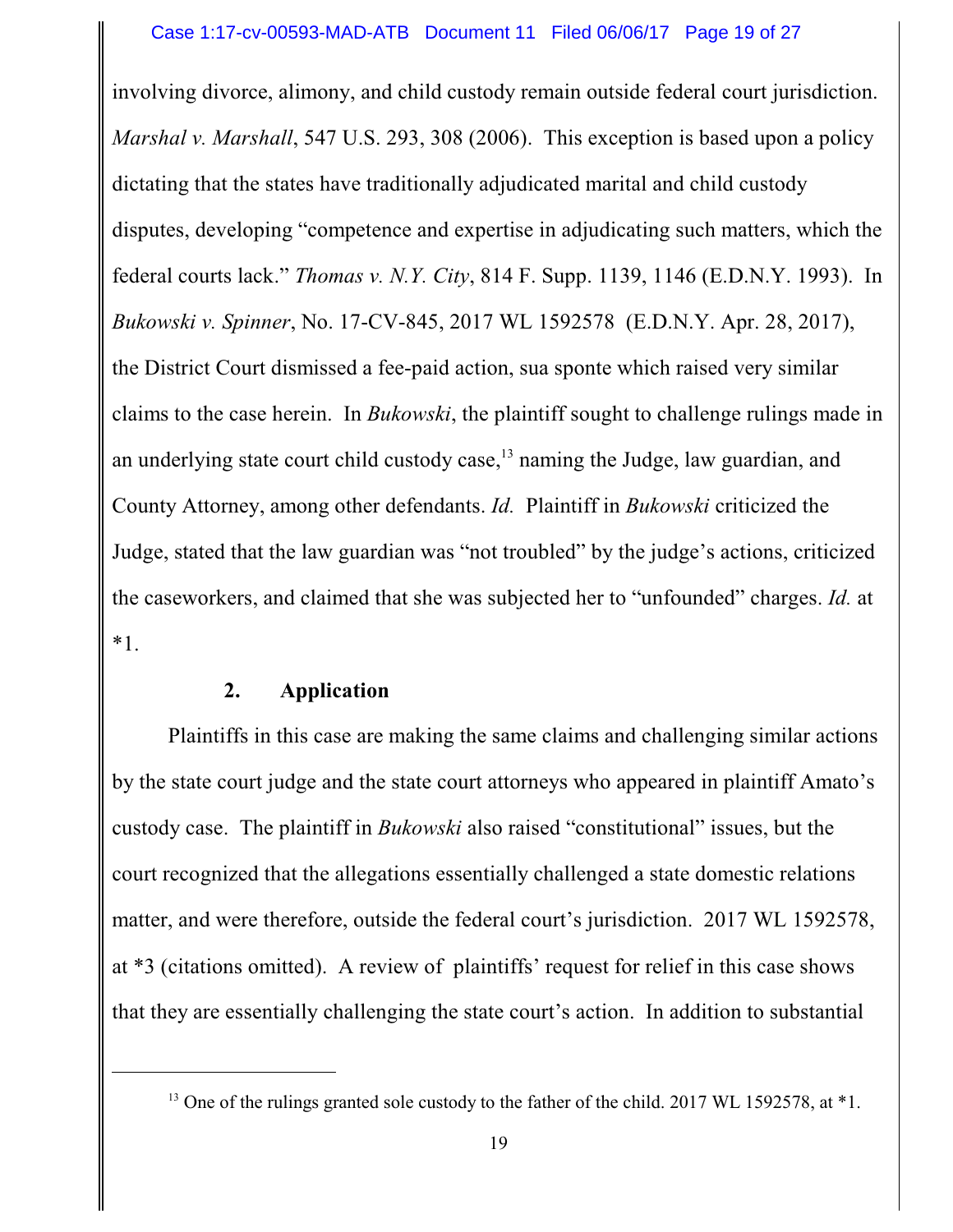#### Case 1:17-cv-00593-MAD-ATB Document 11 Filed 06/06/17 Page 20 of 27

monetary damages, plaintiffs seek "immediate return" of CB, together with a judgment "declaring the orders, edicts, and processes described in this Complaint unconstitutional with an order permanently enjoining the enforcement of these orders." (Compl. at CM/ECF p. 26).

In order to return custody of CB to plaintiff, or to "enjoin" the state court's orders, this court would have to re-determine the judge's decision in the custody matter. This would also involve resolving factual disputes regarding custody and visitation. This court is divested of jurisdiction to make such determinations. *See also Ankenbrandt v. Richards*, 504 U.S. 689, 703 (1992); *Hernstadt v. Hernstadt*, 373 F.2d 316, 317 (2d Cir. 1967) (it has been uniformly held that federal courts do not adjudicate cases involving the custody of minors and rights of visitation); *Sobel v. Prudenti*, 25 F. Supp. 3d 340, 353 (E.D.N.Y. 2014) (the domestic relations exception "divests the federal courts of power to issue divorce, alimony, and child custody decrees"). Thus, the case may be dismissed based on the domestic relations exception. To the extent that the custody case has been concluded, the court will also discuss alternate bases for dismissal.

### **B.** *Rooker-Feldman*

### **1. Legal Standards**

A dismissal pursuant to the *Rooker Feldman*<sup>14</sup> doctrine is for lack of subject matter jurisdiction under Fed. R. Civ. P. 12(b)(1). *Remy v. New York State Dep't of Taxation and Finance*, 507 F. App'x 16, 18 (2d Cir. 2013). This doctrine divests the

<sup>14</sup> *District of Columbia Court of Appeals v. Feldman*, 460 U.S. 462 (1983) and *Rooker v. Fidelity Trust Co.*, 263 U.S. 413, 414 17 (1923).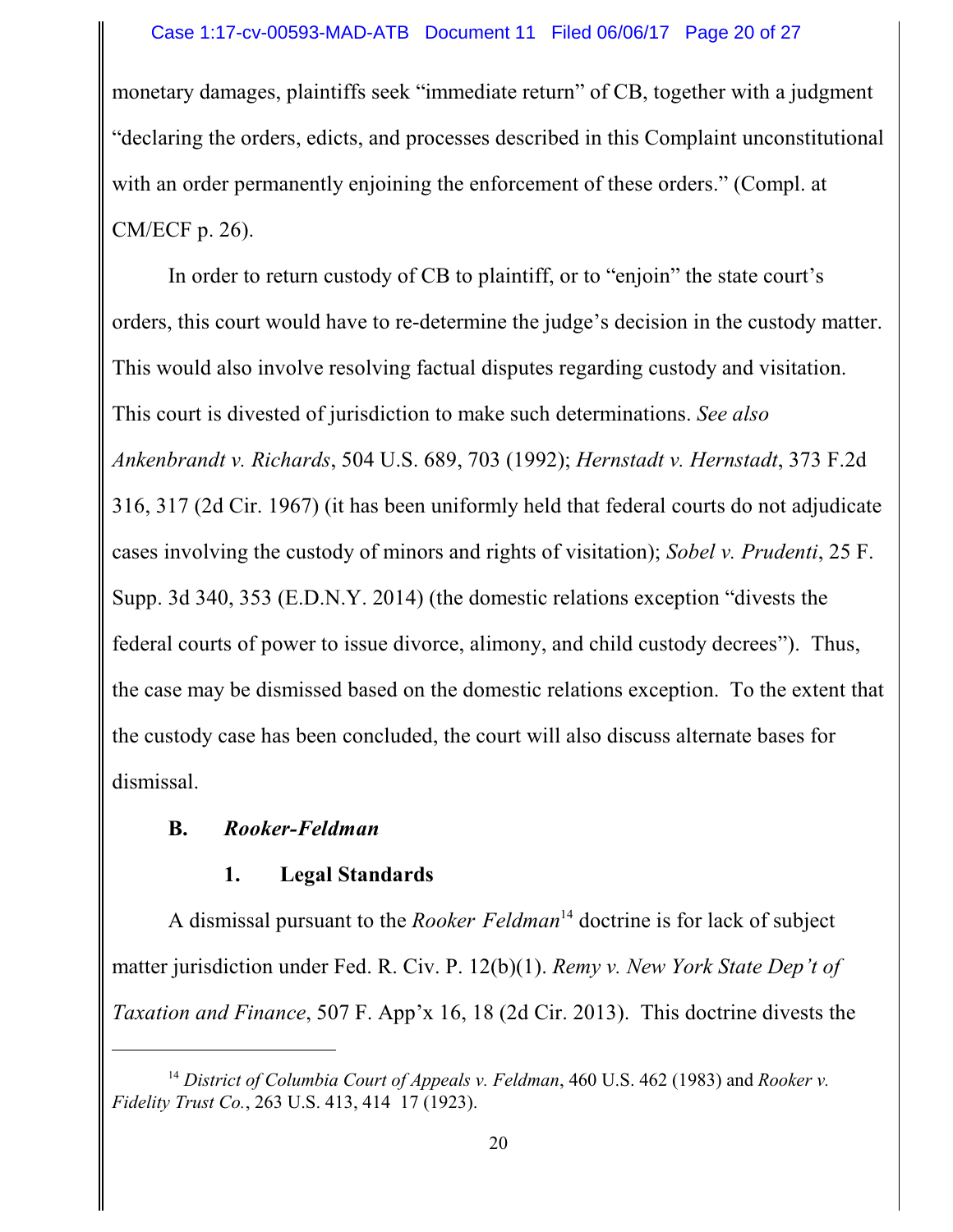federal court of jurisdiction to consider actions that seek to overturn state court judgments. *Fernandez v. Turetsky*, No. 12-CV-4092, 2014 WL 5823116, at \*3 (E.D.N.Y. Nov. 7, 2014) (citing *Exxon Mobil Corp. v. Saudi Basic Indus. Corp*., 544 U.S. 280, 284 (2005). The doctrine also bars the federal court from considering claims that are "inextricably intertwined" with a prior state court determination. *Id.* (quoting *Johnson v. Smithsonian Inst.*, 189 F.3d 180, 185 (2d Cir. 1999)).

There are four requirements to the application of *Rooker Feldman*: (1) the federal court plaintiff must have lost in state court; (2) the plaintiff's injuries must have been caused by the state court judgment; (3) the plaintiff must be asking the federal court to review and reject the state court's judgment; and (4) the judgment must have been rendered prior to filing the federal court action. *Bukowski*, 2017 WL 1592578, at \*3 (citing *Hoblock v. Albany Cty. Bd. of Elections*, 422 F.3d 77, 85 (2d Cir. 2005)).

### **2. Application**

As Judge D'Agostino stated in her June 2, 2017 decision, under the *Rooker Feldman* doctrine, the district court also does not have subject matter jurisdiction over claims that effectively challenge state court judgments in general. (Dkt. No. 9) (quoting *Arena v. Dep't of Soc. Servs. of Nassau Cty.*, 216 F. Supp. 2d 146, 151 (E.D.N.Y. 2002)). Although it is unclear whether the plaintiff's custody case is finally decided because plaintiff claims that the Judge scheduled a proceeding in "October" notwithstanding that the witnesses were ready to testify.<sup>15</sup> (Dkt. No. 8 at CM/ECF p.4). To the extent that plaintiff's custody case is terminated, or to the extent that plaintiff

<sup>&</sup>lt;sup>15</sup> Plaintiff Amato does allege that custody has already been awarded to defendant Bessmer.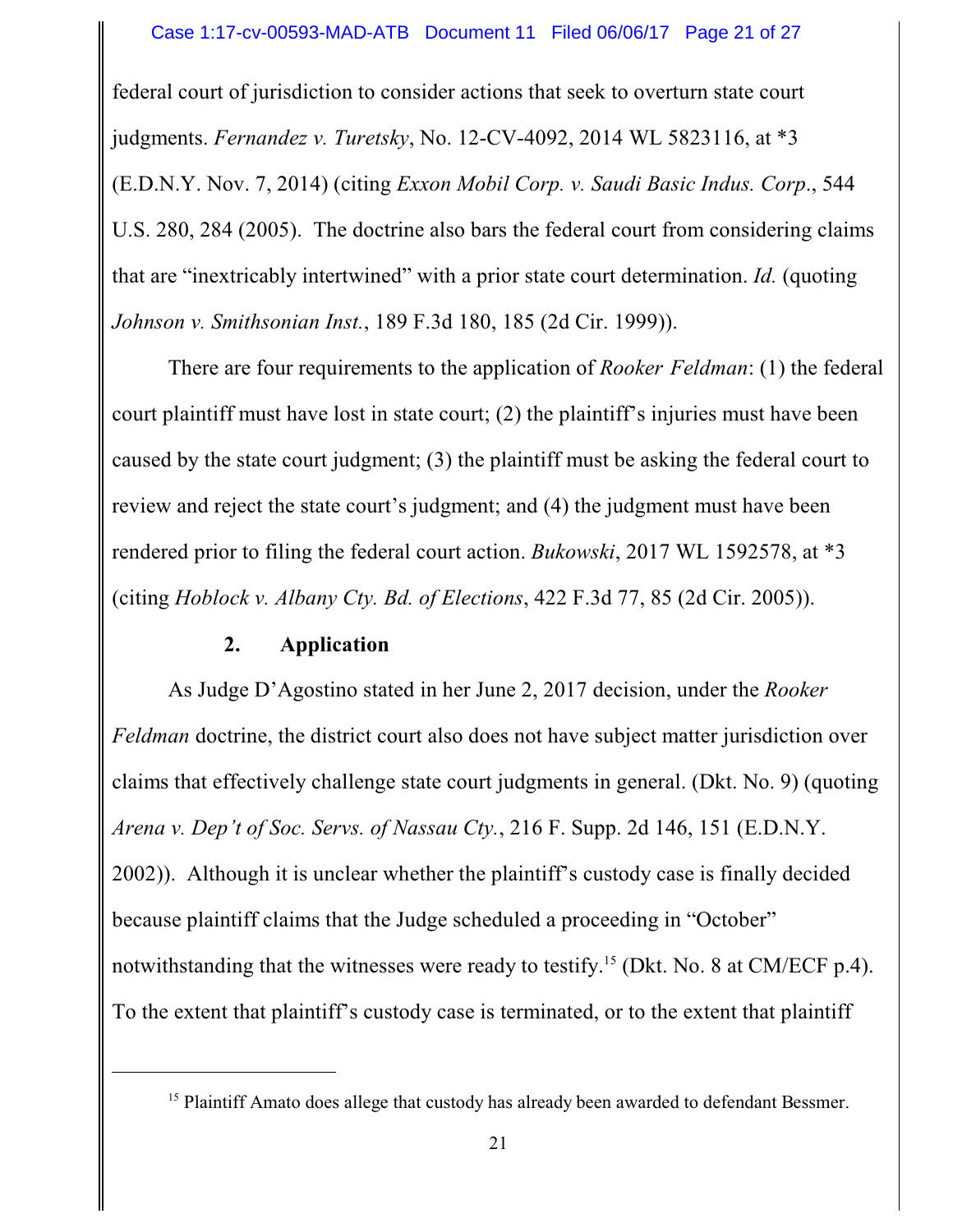seeks review of decisions that the judge has already issued, this complaint is barred by *Rooker Feldman* because plaintiff is essentially challenging the state court's decision. Plaintiff lost in state court, her injuries are allegedly causes by the state court judgment that she seeks to overturn, plaintiff is asking this court to overturn Judge McGinty's rulings, and it appears that custody was awarded to Mr. Bessmer prior to plaintiff bringing this action. Thus, all the requirements for *Rooker Feldman* have been met with respect to orders that have already been issued by Judge McGinty.

## **C.** *Younger v. Harris*<sup>16</sup>

#### **1. Legal Standards**

In *Younger v. Harris*, the Supreme Court held that federal courts must abstain from exercising jurisdiction over claims, seeking declaratory or injunctive relief, that implicate ongoing state proceedings. 401 U.S. at 43-44. The Supreme Court held that when there is a parallel criminal proceeding in state court, the federal court must refrain from enjoining the state prosecution. *Id. Younger* abstention has been expanded to include state civil proceedings which are akin to criminal prosecutions<sup>17</sup> and state court proceedings which implicate a state's interest in enforcing the orders and judgments of its courts.<sup>18</sup> Until 2013, the abstention analysis involved determining (1) whether there was an ongoing state proceeding; (2) whether an important state interest was implicated; and (3) whether the plaintiff had an avenue open for review of

<sup>18</sup> *Pennzoil Co. v. Texaco, Inc.*, 481 U.S. 1 (1987).

 $16$  401 U.S. 37 (1971).

<sup>17</sup> *Huffman v. Pursue, Ltd*., 420 U.S. 592 (1975).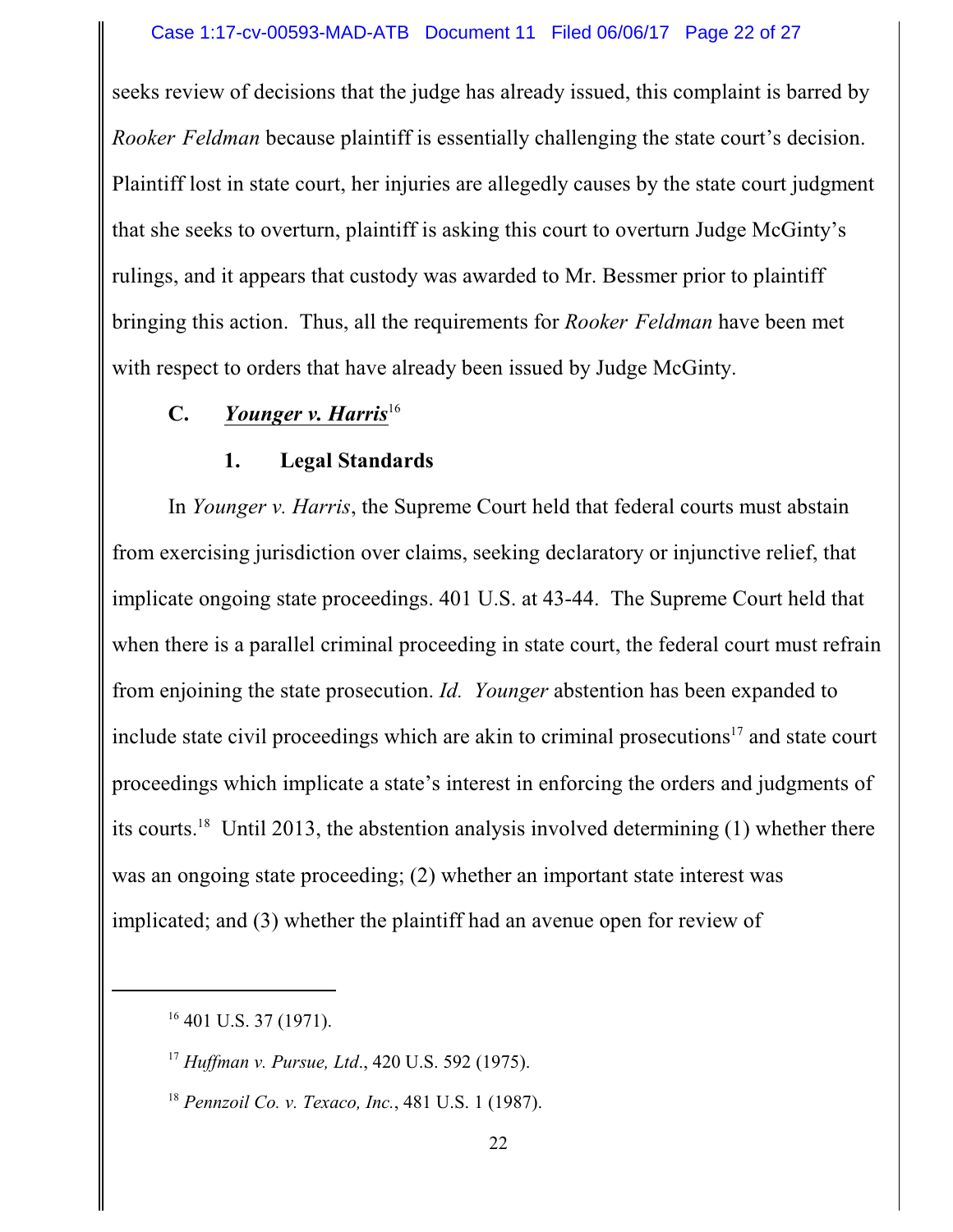#### Case 1:17-cv-00593-MAD-ATB Document 11 Filed 06/06/17 Page 23 of 27

constitutional claims in state court. *See Middlesex County Ethics Comm. v. Garden State Bar Assn.*, 457 U.S. 423, 432 (1982); *Parent v. New York*, 485 F. App'x 500, 503 (2d Cir. 2012) (quoting *Younger, supra*; *Liberty Mut. Ins. Co. v. Hurlbut*, 585 F.3d 639, 647 (2d Cir. 1997)).

In *Sprint Communications, Inc. v. Jacobs*, \_\_ U.S. \_\_, 134 S. Ct. 584, 588 (2013), the Court revisited the analysis required to invoke abstention under *Younger*. In *Sprint*, the Court rejected the three-part test in favor of a "categorical approach." *Mir v. Shah*, 569 F. App'x 48, 51 (2d Cir. 2014) (citing *Sprint*, 134 S. Ct. at 591-94). *Younger* abstention is triggered only by three categories of state court proceedings: (1) state criminal prosecutions; (2) civil proceedings that are akin to criminal proceedings; and (3) civil proceedings that "implicate a State's interest in enforcing the orders and judgments of its courts." *Id.* (quoting *Sprint*, 134 S. Ct. at 588). In *Sprint*, the Court used state-initiated custody proceedings in its analysis<sup>19</sup> as an example of civil proceedings which are akin to criminal proceedings. 134 S. Ct. at 592 (citing *Moore v. Sims*, 442 U.S. 415, 419–420 (1979) (state-initiated proceeding to gain custody of children allegedly abused by their parents)). *See also Davis v. Baldwin*, 594 F. App'x 49, 51 (2d Cir. 2015) (same).

"If the federal court action falls into one of the three categories listed above, the court may then consider additional factors, such as "whether the state interest is vital and whether the state proceeding affords an adequate opportunity to raise the constitutional claims." *Torres v. Gaines*, 130 F. Supp. 3d 630, 636 (D. Conn. 2015). In

<sup>&</sup>lt;sup>19</sup> Sprint did not involve custody proceedings.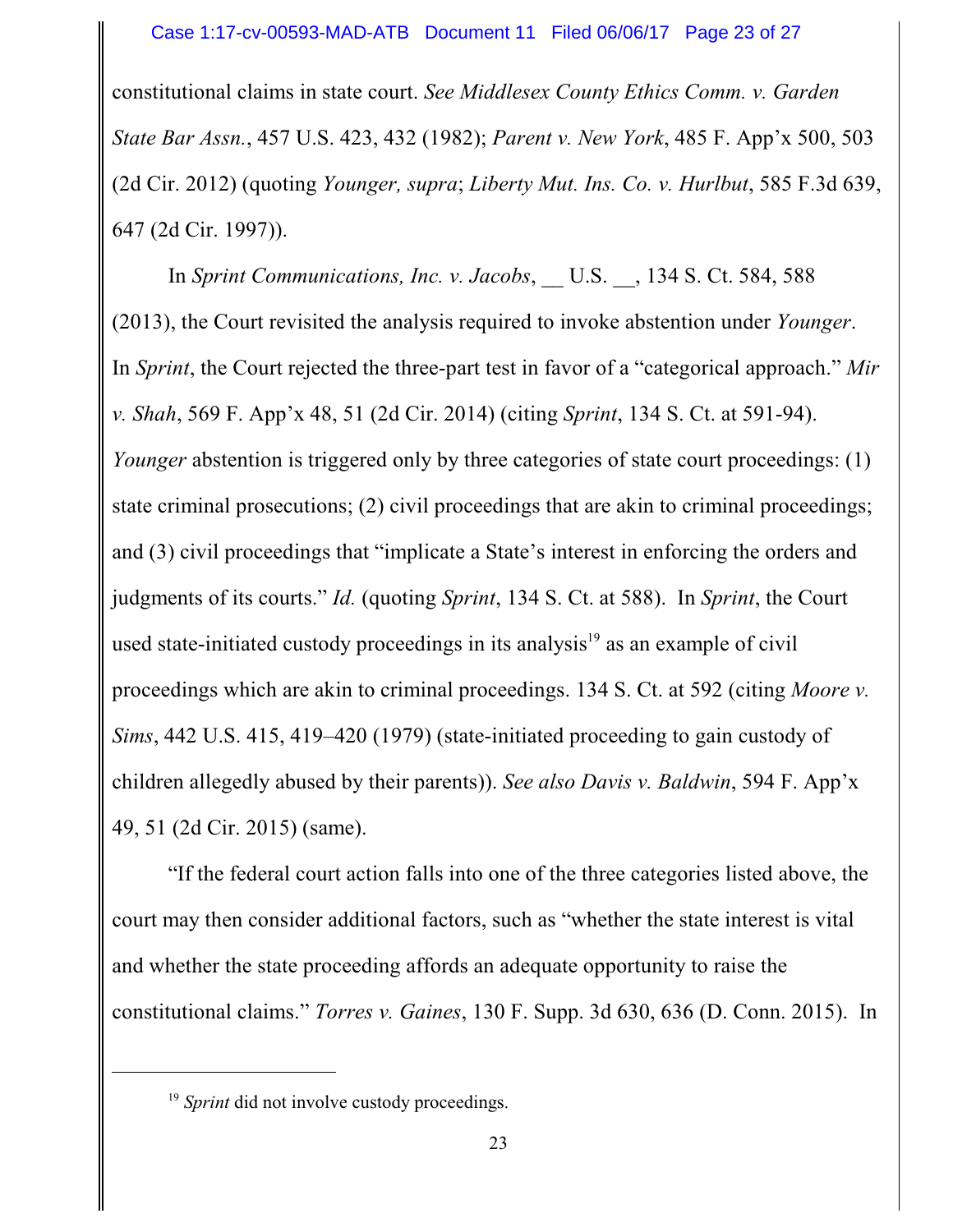Judge D'Agostino's decision, she stated that "several courts in the Circuit have held that *Younger* abstention applies in similar circumstances as this case." (Dkt. No. 9 at 5) (citing *Graham v. N.Y. Ctr. for Interpersonal Dev.*, No. 15-CV-459, 2015 WL 1120121, at \*2-3 (E.D.N.Y. Mar. 12, 2015) (holding that plaintiff's claim for injunctive relief was barred by *Younger* when the plaintiff sought to challenge an ongoing family court custody proceeding)).

In *Graham*, the court stated that "there can be no doubt that a custody dispute . . . raises important state interests.'" 2015 WL 1120121, at \*3 (quoting *Reinhardt v. Com. of Mass. Dep't of Social Servs*., 715 F. Supp. 1253, 1256 (S.D.N.Y.1989)). In addition, the court held that plaintiff was able to raise any potential constitutional claims in state court. *Id.* Therefore, the court applied *Younger* to dismiss plaintiff's claims for injunctive relief. The same is true in this action to the extent that any of the issues upon which plaintiffs base their action are still pending or are to be tried in the future.<sup>20</sup> In fact, plaintiff Amato has cited a quote from a letter, signed by Judge McGinty, telling plaintiff Amato that, if she is unhappy with the court's decision, her recourse is an appeal of that decision.<sup>21</sup> (Compl.  $\P$  41).

## **VII. Opportunity to Amend**

## **A. Legal Standards**

Generally, when the court dismisses a pro se complaint *sua sponte*, the court

<sup>&</sup>lt;sup>20</sup> *Younger* does not apply to monetary damages, thus, the dismissal of plaintiff's damage claims would be governed by the domestic relations exception and not *Younger*.

<sup>&</sup>lt;sup>21</sup> The letter is referring to a "decision" from 2016. It is unclear what that decision may have been or whether it was the judge's actual custody decision.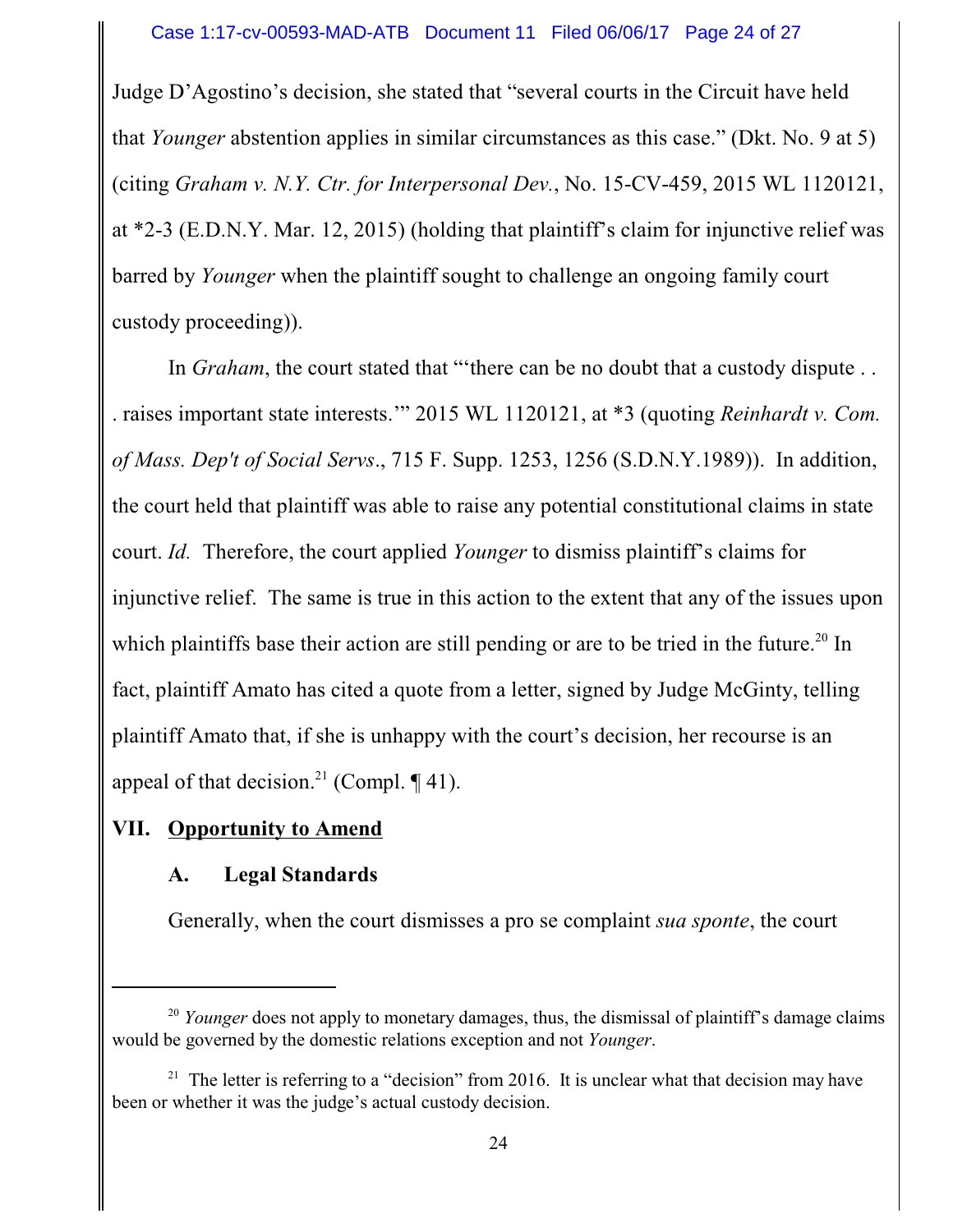should afford the plaintiff the opportunity to amend at least once, however, leave to re-plead may be denied where any amendment would be futile. *Ruffolo v. Oppenheimer & Co.*, 987 F.2d 129, 131 (2d Cir. 1993). Futility is present when the problem with plaintiff's causes of action is substantive such that better pleading will not cure it. *Cuoco v. Moritsugu*, 222 F.3d 99, 112 (2d Cir. 2000) (citation omitted).

## **B. Application**

Because Judge McGinty and Attorney Ingram are entitled to absolute immunity, it would be futile to allow the plaintiffs to amend their complaint. No amendment will cure this deficiency. Defendant Gilday does not act under color of state law, and plaintiffs have made no sufficient allegations of a conspiracy with Judge McGinty that would be sufficient to establish state action by defendant Gilday. Thus, the court also recommends that no amendment be allowed. Defendants Bessmer and Augustine also do not act under color of state law, and defendant Bessmer is simply plaintiff Amato's adversary in the custody dispute. Defendant Augustine does not appear to be involved in the litigation at all. Thus, no amendment would change this court's recommendation with respect to defendants Bessmer and Augustine.

The court notes that, as stated above, in two of the paragraphs of her complaint, plaintiff appears to state that New York Domestic Relations Law §§ 236 and 240 are "unconstitutional," but her reasoning for this allegations is completely unclear. (Compl. ¶ 36). While plaintiff Amato might in certain circumstances be entitled to challenge the constitutionality of laws as they applied to her without running afoul of the domestic relations exception, *Younger*, or *Rooker Feldman*, the other plaintiff's do not have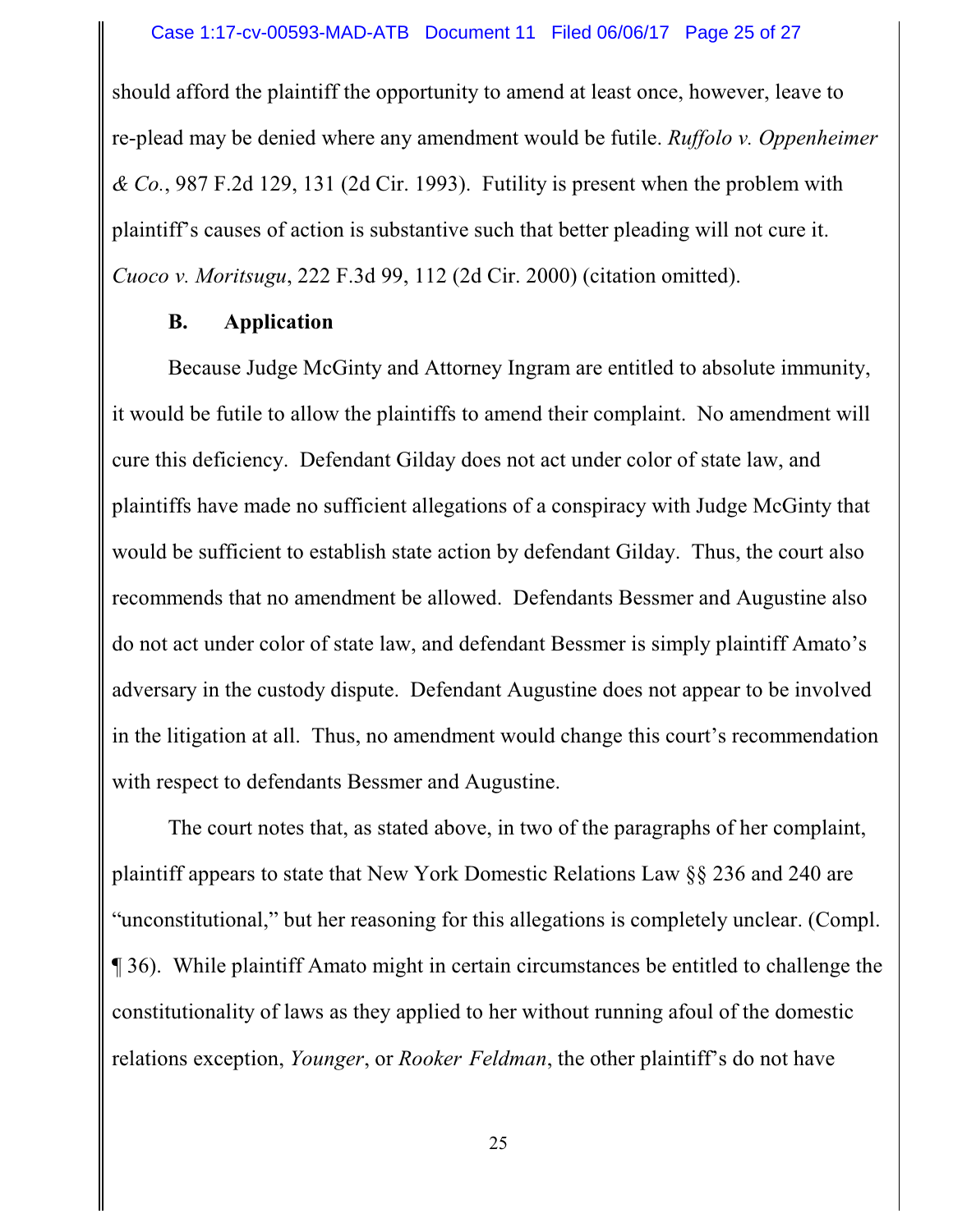standing to assert this claim because the laws have not been applied to them, and plaintiff Amato has not named any defendants that would be able to afford her the relief that she seeks with respect to the sections of the law that she appears to challenge. In addition, it is likely that even a proper challenge to the statute would have to be brought first in state court. *See Kahn, supra*. The court also points out that this claim does not appear in plaintiff's "relief" section. Thus, the court will recommend dismissing this claim without prejudice to filing an amended complaint with only plaintiff Amato as the plaintiff, against the proper defendant, at the proper time, and in the appropriate forum. 22

# **VIII. Motion to Obtain ECF Login and Password**

Because this court is recommending dismissal at this time, the court will deny plaintiff's motion to obtain ECF privileges without prejudice.

**WHEREFORE**, based on the findings above, it is

**RECOMMENDED**, that plaintiffs' complaint be dismissed in its entirety **WITH**

**PREJUDICE** as against defendants McGinty, Ingram, Gilday, Bessmer, and

Augustine, and it is

**RECOMMENDED**, that plaintiff Amato's complaint be dismissed **WITHOUT PREJUDICE** only with respect to any claim challenging the constitutionality of New York Domestic Relations Law, and only against the proper defendant for such challenge, at the proper time for such challenge, and in the proper forum, as discussed above, and it is

 $22$  Although plaintiff also mentions the Family Court Act in paragraph 36 of her complaint, she does not indicate which sections of the Act she believes to be unconstitutional.